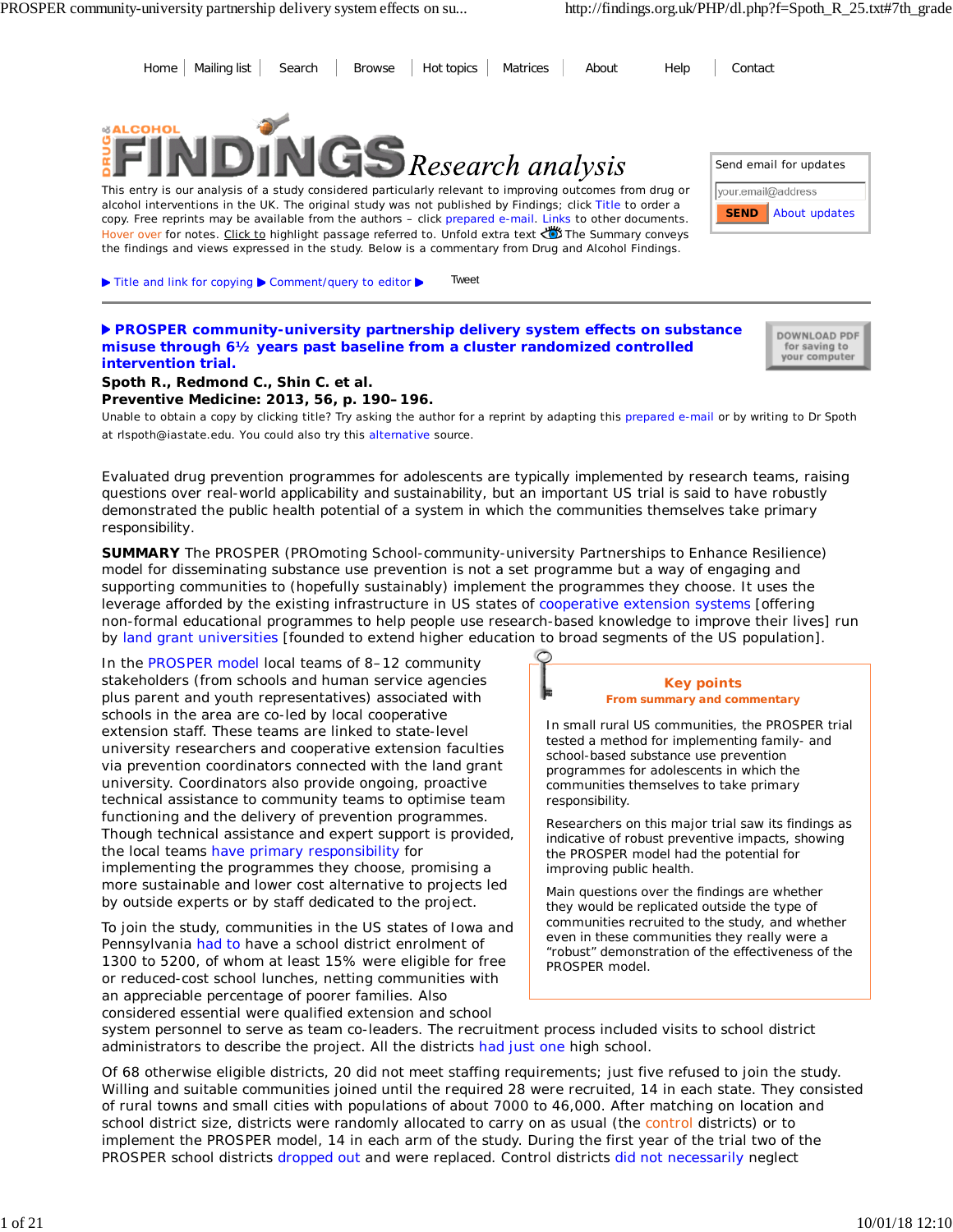prevention; virtually all engaged in some prevention efforts, and six of the 14 implemented interventions of the type available through PROSPER.

Aided by the other tiers of the system, the 14 local PROSPER teams selected what central experts saw as evidence-based prevention programmes intended to be universally applicable rather than just for high-risk families. The selection was to include one of three family-focused programmes. Of these, all 14 teams chose the version of the Strengthening Families Program developed by a project headed by the lead researcher in the study, and delivered it to pupils in the sixth grade, typically aged 11–12. For the programme parents and children were invited to attend seven weekly two-hour sessions typically in the evening; 17% of eligible families attended at least one session; of these families, 90% attended at least four.

The following year school-based substance use education programmes were chosen and delivered to the now 7th-grade pupils. Life Skills Training and Project Alert were each selected by four teams; the All Stars curriculum was selected by the other six. Each was delivered during class periods, generally by one of the schools' own teachers, and reached around 9 in 10 of the intended pupils. This pattern of interventions was implemented for two successive school years beginning in 2002.

In 2002 and 2003 about 90% of the intended sixth-grade pupil sample provided some baseline data via confidential written questionnaires before the interventions started. Two-thirds lived with both biological parents, 85% were described as Caucasian, and about a third received free or subsidised school lunches. They were followed up by researchers annually until the 12th grade, which typically consists of 18-year-olds ending their school education. At each follow-up point, on average 86% of eligible pupils completed the questionnaires. By the final high-school follow-up the sample had reduced from the 10,849 who completed pre-intervention baseline questionnaires to about 7784, representing 72% of pupils who completed baseline measures and 65% of all the pupils in the relevant school years.

#### **Main findings**

Presented findings focused on the 11th grade and the final 12th grade follow-ups, between which a further tenth of the sample could no longer be re-assessed. A 'lifetime illicit substance use index' scored from 0 to 5 captured the range of substances ever used by the pupils. It asked if they had ever used methamphetamine, ecstasy, cannabis (by smoking), drugs or medications prescribed for someone else, or certain prescription-only painkillers when these had not been prescribed by a doctor.

By 12th grade this index averaged 1.43 in PROSPER school districts and 1.68 in control districts, a statistically significant difference indicating that on average slightly fewer different types of drugs had been tried by pupils in PROSPER districts. Of the individual drugs, in PROSPER communities methamphetamine, ecstasy, cannabis and inhalants ['glue-sniffing'] were all significantly less likely to have been tried among pupils who had not used them before the interventions ('uptake'). Uptake of drinking and of drinking to the point of drunkenness were virtually identical in PROSPER and non-PROSPER districts. Results were similar in the 11th grade.

In respect of current/recent use of individual substances, at 12th grade pupils in PROSPER districts were significantly less likely to have smoked cigarettes in the past month, or over the past year to have used cannabis, methamphetamine or inhalants. Except for no significant impact on inhalant use, results were similar in the 11th grade. Across the whole sample, the largest relative reduction in the proportion of pupils was in respect of past-year methamphetamine use at the 12th grade, a reduction from about 4% to about 3%, representing 31% fewer users. At neither grade were there any statistically significant differences relating to drinking, assessed in terms of past-month drunkenness and past-year drink-driving.

The study also assessed how often pupils said they had recently got drunk, drove after drinking, or smoked cannabis. At the 12th grade, only in respect of cannabis did pupils in PROSPER districts use significantly less often, a reduction from 2.05 to 1.83 in a frequency index scored from 0 to 7. Results were similar at the 11th grade, except for a lower frequency of having been drunk (index scores 2.46 v. 2.66 in non-PROSPER districts) and a larger – but still not statistically significant – difference in driving after drinking.

Growth in substance use across the six-and-a-half years of the follow-up tended to be less steep among pupils in PROSPER school districts. These results were statistically significant for growth in the current/recent use of all assessed substances and frequency of use measures, except in respect of inhalants and having been drunk (though growth in the *frequency* of drunkenness was significantly retarded).

Often the association of PROSPER with retarded development of substance use was stronger among pupils at higher risk of substance use at the start of the study, defined as those who (typically aged about 11–12) had already tried one or more of alcohol, cigarettes, or cannabis. Greater effects on high-risk pupils were most apparent in the 11th-grade analysis. By the 12th grade it was statistically significant for the lifetime illicit substance use index, and over the past year for cannabis use and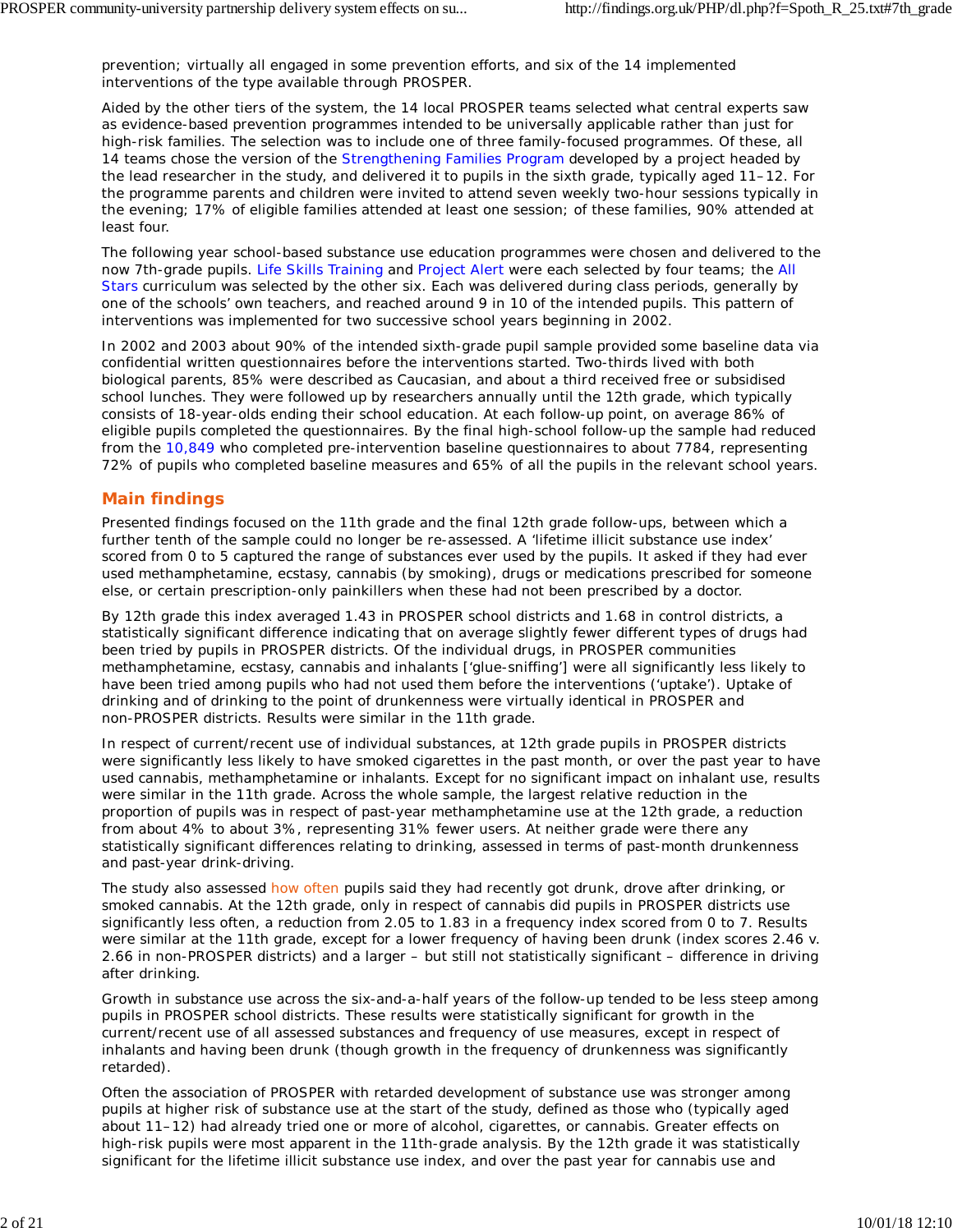frequency of use; measures related to smoking, drinking or methamphetamine showed no significant effect. This pattern was the same for differences in the growth of substance use over the entire six-and-a-half years of the follow-up.

# **The authors' conclusions**

Overall, the effects of interventions delivered via the PROSPER delivery system on long-term adolescent substance use outcomes were robust, both in terms of growth across the middle- and high-school years, and in results at the final two follow-ups. Positive long-term effects were observed for lifetime illicit use and for current use and frequencies of use, for all types of substances. Relative reduction rates (indicating how much smaller the proportion engaging in that behaviour was in PROSPER districts) ranged from 3.3% to 31.4%. Notably, intervention effects on growth in substance use from 6th to 12th grades were significant for all outcomes, except past-month drunkenness and past-year inhalant use, indicating that the differences between PROSPER and control districts increased over time.

Effects on outcomes related to alcohol were relatively weak compared to those for other substances, perhaps because of relatively high starting levels of use and its greater acceptability. Intervention effects among the higher-risk subsample were comparable to or, in most cases, stronger than those among the lower-risk subsample, countering the contention that only lower-risk populations benefit from universally applied interventions.

Other findings from the study suggested how the interventions chosen by PROSPER districts might have worked. In middle school these reduced the influence on other students of adolescents who used substances, by reducing the centrality of substance-using youth in their friendship networks. Also there were positive effects on key factors thought to underly substance misuse in later adolescence, including social skills, parenting, and family environment, and the children's attitudes and beliefs about substance use. Finally, early initiation of substance use was reduced by the interventions; early initiation is one of the most powerful predictors of later substance misuse, underscoring the critical importance of the developmental timing of interventions; PROSPER teams delivered interventions when pupils were beginning to experiment with substance use, but before they had transitioned to more frequent or serious use.

The relative reduction rates have potential public health significance. For example, if the rate for the frequency of cannabis use was to hold when scaling up the PROSPER partnership model, for every 100 12th-graders in non-intervention school districts using cannabis more often than yearly, there would about 86 in PROSPER districts. However, it has not yet been established whether results from study communities would generalise to populations which differ in characteristics such as ethnicity and geographic location.

**FINDINGS COMMENTARY** PROSPER's evaluation design provided the framework for a stringent test of the PROSPER delivery model and its menu of interventions – not just in one school, but in 28 school districts across two US states, and not just in the immediate wake of the interventions, but up to six years later, and in respect of a sub-sample, up to age 19. It was an impressive culmination to a consistent programme of work dating back decades with important implications for mounting sustainable prevention programmes. Its importance warrants searching analysis and its methods offer an opportunity to address issues common to much substance use prevention research. The commentary is correspondingly extensive but readers who just want the main points can confine themselves to the Commentary in brief. Our conclusion is that the trial was not a robust demonstration of the effectiveness of the PROSPER system or its menu of interventions, one contested by the authors, whose comments are publicly available.

A major question was whether the interventions could be delivered through an implementation system which handed much of the work to representatives of the communities themselves – relatively 'real world' conditions compared to entirely researcher-controlled trials, and a system which might more sustainably embed preventive interventions in these types of communities. A second question was whether the interventions they selected – from a menu set by the central team on the basis that they had been shown to be effective – remained effective in these circumstances. If they did, it would represent a breakthrough to more sustainable, community-based substance use prevention.

On the face of it, both questions – whether the interventions could be implemented this way, and whether they would be effective – were answered in the affirmative, leading the researchers to talk of the "potential public health value" of the PROSPER model, suggesting it could underpin widespread dissemination of effective prevention. Relative to control communities, on nearly every measure published to date, children recruited to the trial in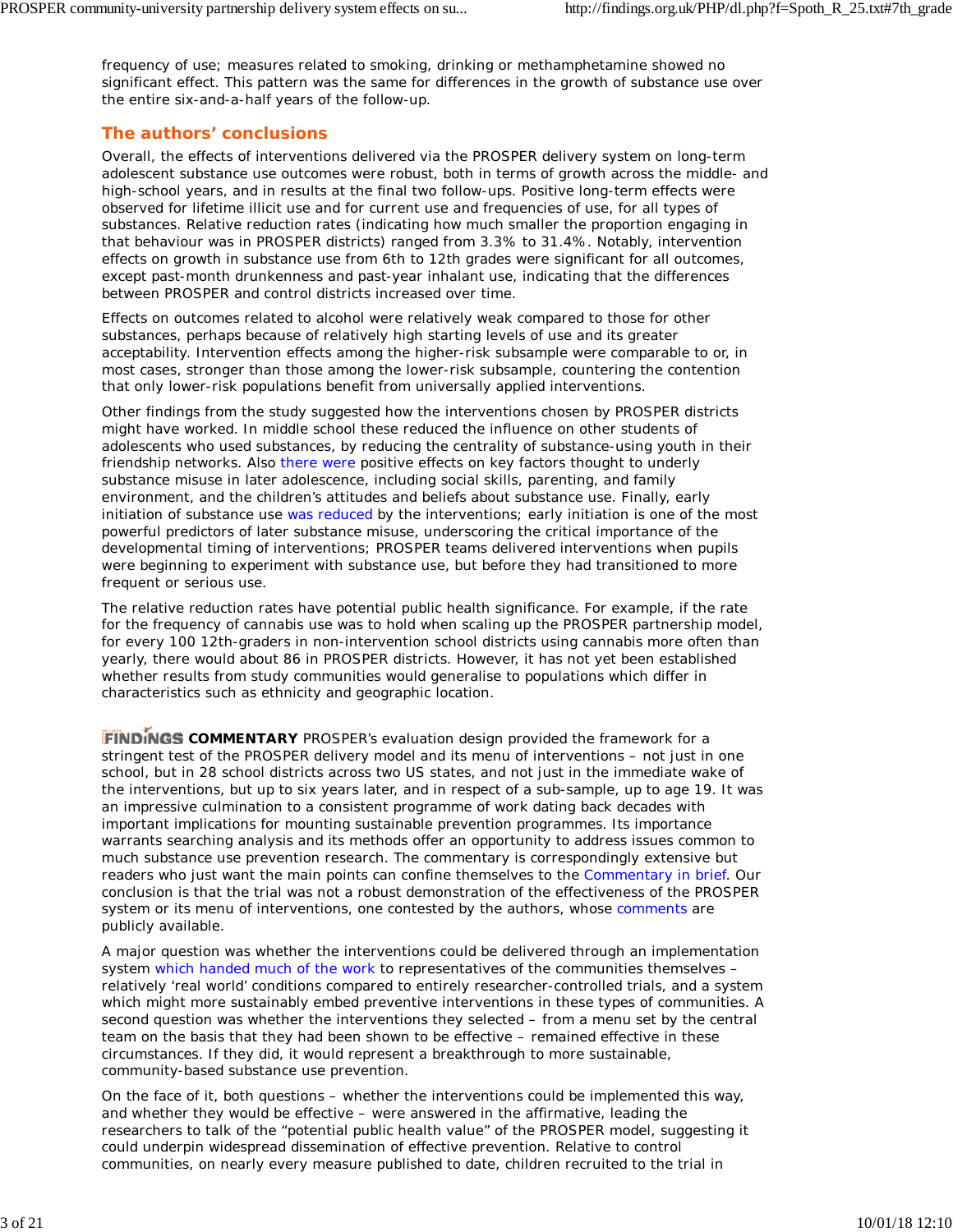PROSPER communities were less likely to develop the substance use patterns the programme was aiming to prevent. On the balance of probabilities, it is likely that there were preventive impacts. However, criteria closer to 'beyond reasonable doubt' are commonly applied in scientific evaluations.

Over the reality of the programme's public health potential, there are two main concerns:

**1** First, and acknowledged by the researchers, whether the results would be replicated outside the type of communities recruited to the study.

**2** Secondly, whether even in these communities, these results meet conventional scientific criteria for being confident they represent real effects; whether they really were a "robust" demonstration of the effectiveness of the PROSPER model.

These concerns are unpacked under the headings: Would the system work elsewhere? and Were the interventions really shown to be effective? You can find the bottom line under the heading, Focus on the final in-school follow-up, where the findings of the trial are revisited taking into account methodological concerns. During this process the PROSPER trial is used to explore common features which undermine confidence in prevention programme evaluations – though the trial and its reporting are no more flawed than several others, and in significant respects, more robust than most.

Also examined are the findings that in some respects pupils most likely to use substances benefited most from PROSPER ('High risk' pupils benefit most), attempts to identify the most active ingredients in the PROSPER mix (Were there any (more) active ingredients?), results from earlier follow-ups (Earlier findings) and for a subsample of the former pupils at age 19 (Effects in early adulthood), and the degree to which the interventions the teams selected from really were evidence-based (Was the intervention menu evidence-based?).

# **Commentary in brief**

This section summarises points explored and substantiated later, and introduces a concern over this trial and many others – the possibility that researchers committed to an intervention will lean towards finding and declaring it works.

The first question raised above  $-$  generalisability to other types of communities  $-$  can only be settled by further studies, but the need for well-developed universitycommunity partnerships, the small, distinct nature of the communities in the trial, and their selection and self-selection into the study, mean similar interventions cannot be assumed to be feasible or to work elsewhere.

On the second question, the weight of the findings favours the interventions, but generally only modestly and without meeting conventional criteria for ruling out chance findings. Based on these criteria – more stringent than those to which the study's authors subjected their findings – probably only one of the nine measures of current/recent use at the final follow-up of the full sample were significantly in favour of PROSPER – a small difference in the average frequency of cannabis use. Despite other positive findings, judged in terms of how the pupils ended up as they emerged into adulthood, overall the programme was not *shown* to be a success – though the possibility remains that actually it was.

Across the entire PROSPER follow-up period, findings of reduced use at different ages were consistently strongest for cannabis and at times strong too for inhalants and methamphetamine, but consistently non-significant for measures related to drinking and usually also smoking. Consistently too, a measure combining ever having illicitly used a range of substances was lower in PROSPER communities, probably, mainly reflecting fewer youngsters having tried cannabis, but this measure could reflect a single episode of use several years before rather than any current behaviour of concern.

By age 19, normally a year after leaving school, significant results were confined to a slightly lower average frequency of smoking and a lower frequency of cannabis use (about 11 v. 15 times in the past year), and slightly fewer drug-related problems, but none may have survived an adjustment for the many chances given PROSPER to register a statistically significant difference. At this age, in no case was the proportion of youngsters who had recently used various substances significantly lower in PROSPER communities, and neither were any of the alcohol-related measures.

'High risk' pupils did in some respects seem to benefit most from PROSPER, and at least did no worse, but methodological concerns limit confidence in these findings.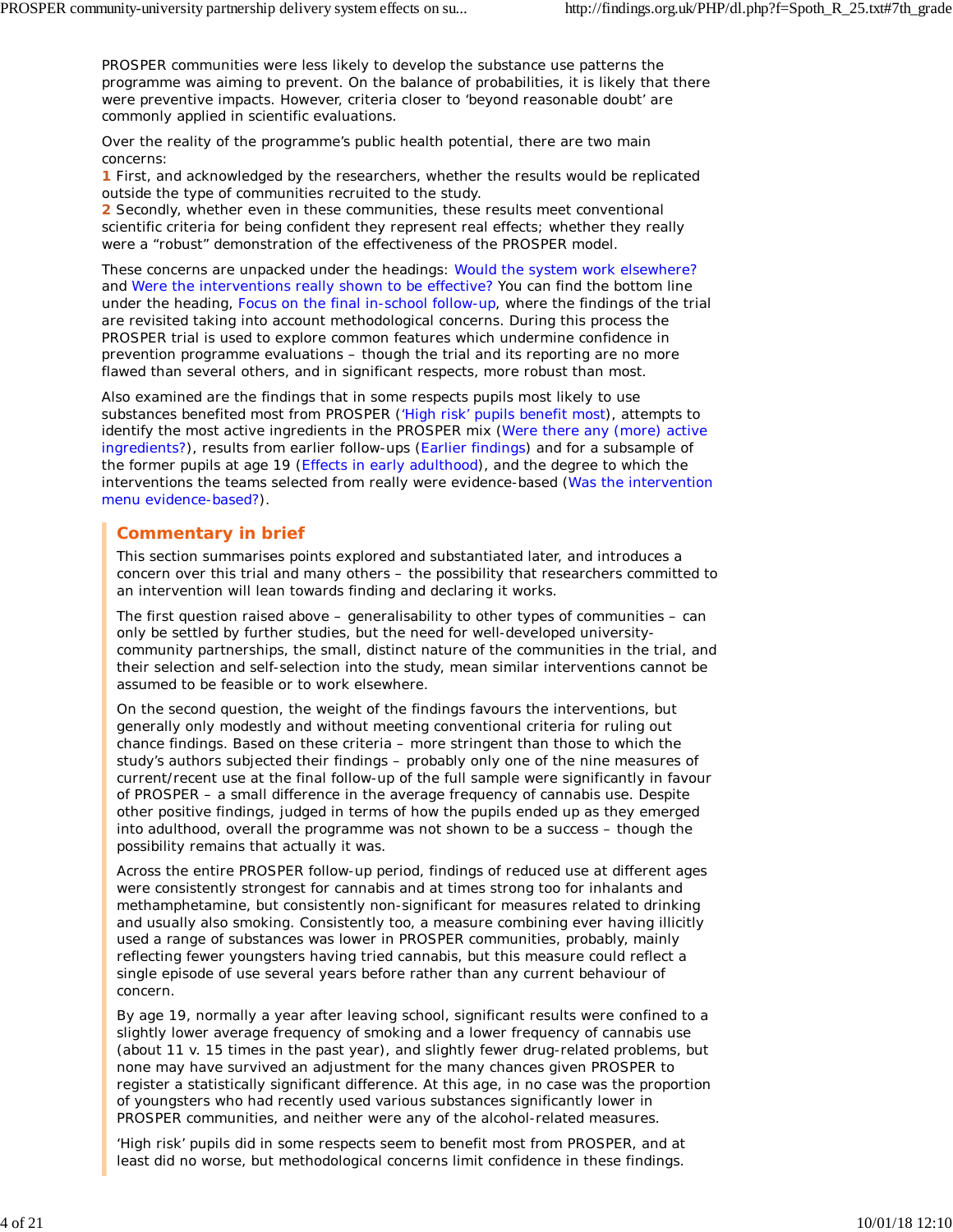Attending the family programme and choosing Life Skills Training as the school programme emerged as the most active components. Since both were choices rather than random allocations, the findings can only be considered suggestive. Outside the context of the PROSPER trial, the options on its intervention menu have not been found consistently effective, particularly in trials conducted by research teams with no stake in the intervention's success – though it might justifiably be claimed that they are at least *more* evidence-based than most preventive programmes of their kind.

A further important consideration is whether PROSPER's generally small and (when subjected to stringent tests) patchily significant longer term gains are worth the investment it took to produce them. Perhaps the most hopeful finding was a reduction in drug-related problems when the former pupils were aged 19  $(\blacktriangleright \text{below})$ , but how much importance to attach to what seems a small difference is unclear, as is how representative the sample was by that stage.

These conclusions were reached on the basis of more stringent criteria for success than those considered appropriate by the researchers. The conditions for a 'researcher allegiance' effect (**b** panel) were present in the study, and some of the methods used to analyse the results were of the kind associated with such an effect - in particular the tendency of evaluators committed to an intervention to take the stance of trying to prove its success, rather than testing whether the findings would survive a rigorous *dis*-proval attempt.

This phenomenon is not just endemic, but integral to programmes of work of the kind which culminated in the PROSPER trial. Researchers not committed to the issue they are researching would be unlikely to sustain a research and development effort over decades, and that easily shades into commitment to 'their' particular way of addressing the issue. Without this commitment, the sustained effort needed to develop effective approaches might never happen, but with it, the results may not be reliable or replicable.

### **Would the system work elsewhere?**

PROSPER was developed for small rural communities with the required infrastructure, willingness and capacity. "Results are primarily expected to generalize to the type and size of communities selected for this study," acknowledged the researchers. Their reports highlight the importance of local school and university personnel willing to engage in a collaborative effort to prevent substance use problems in their communities. Support from universities mean the local teams are not left on their own, but still they

# **Advocate and examiner**

A difficult but (in substance use prevention) unavoidable issue is the conflict of interest between the developer of a programme whose motivation may be to show it works and promote its dissemination – perhaps for laudable reasons to do with advancing public health – and those of an evaluator, whose motivation should be to 'stress-test' the intervention by subjecting effectiveness findings to rigorous scrutiny – also for the laudable reason of not wasting resources on unproven interventions. If it survives this scrutiny, then the intervention has a strong claim to evidence-based status. Claims which emerge from an attempt to prove rather than disprove effectiveness risk being based on a less rigorous examination more friendly to the intervention being tested.

In substance use prevention, the very common overlaps between the developers of a programme and its main evaluators lie at the heart of the so-called 'researcher allegiance' effect. As in other social and medical research areas (1 2 3), there is concern that researchers with an interest in a programme's success record more positive findings than fully independent researchers. Possible reasons include implementation quality unachievable without the developer's inputs, transmission of optimistic expectations to the interventionists and in turn to their pupils or clients, and the relaxing of accepted research practices intended to prevent bias and minimise the risk of falsely declaring an intervention a success.

A prominent substance use prevention researcher has themselves highlighted the pervasiveness of developer-led evaluations, and the consequent risk of biased reporting of findings: "Even if the researcher is not selling his/her program for profit, reporting positive findings increases the possibility of future research, so in many cases the stakes are rather high." Rigorous evaluation can amount to asking someone who has invested a lifetime's work in an intervention to be prepared to test it to destruction. Counter-measures the researcher called for included "full transparency" (entailing the publication of specific research plans before the data has been collected) and making all the data available to others for re-analysis.

In the featured trial the conditions for an allegiance effect were plainly present. The lead author led the project which initially developed the only intervention chosen by all the PROSPER teams. The institute he directs is dedicated to promoting university/community partnerships. Among its "values and core beliefs" are that "Partnerships with communities – schools, Extension, other community agencies – are essential to long-term, positive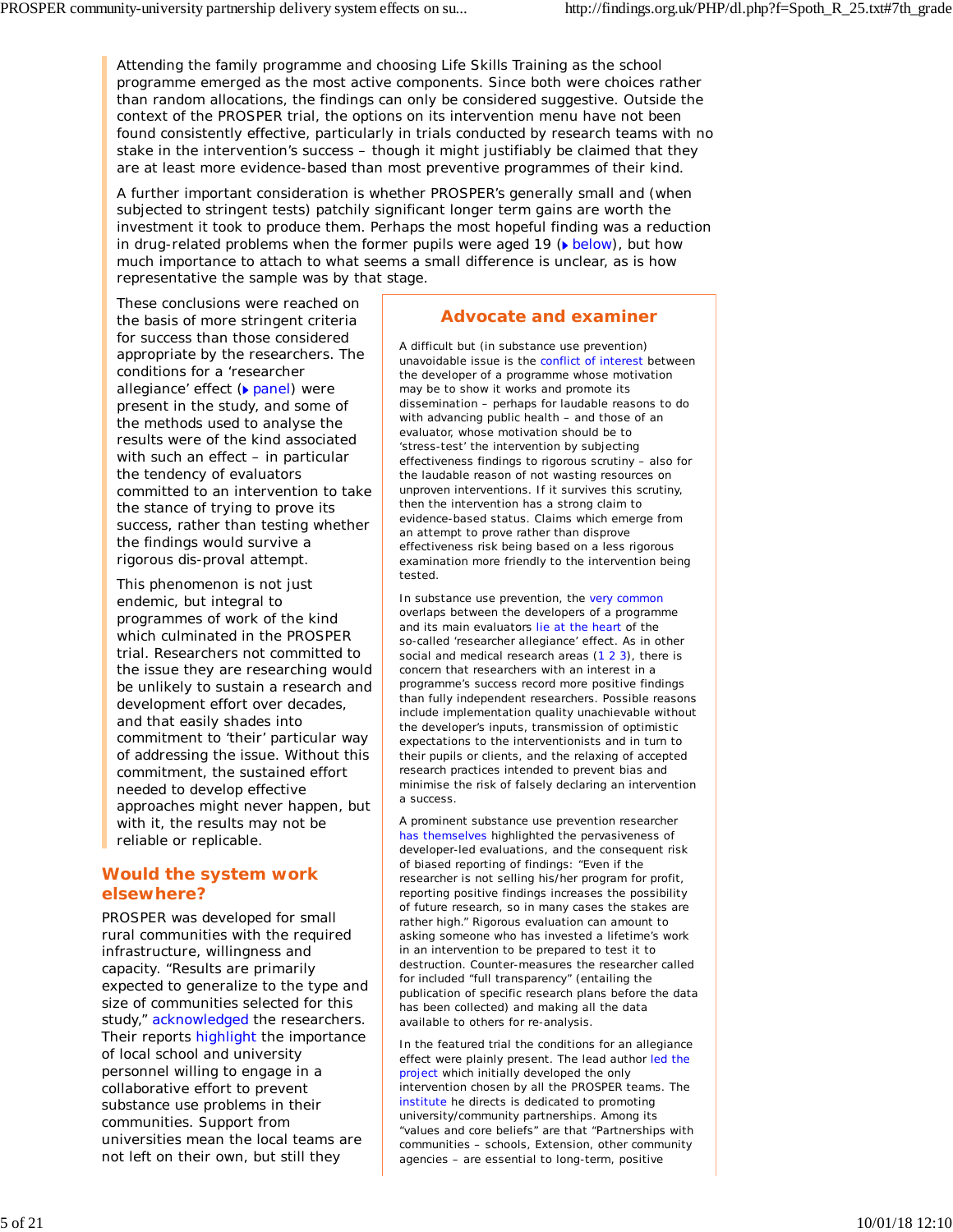have to do the bulk of the work. Inevitably this genesis is likely to limit the applicability of the PROSPER system – but arguably limit it less than delivery systems which require a research/expert team to do all the work.

Whether the PROSPER model would be able to engage communities to implement the interventions was a major focus of the research. In most

outcomes for youth, adults, families and communities." The PROSPER trial was the culminating test of these values and beliefs, and of a programme of work dating back to the early 1990s which has attracted serial government funding. Three of his co-authors on the featured report also work at the institute and the remaining two are described as collaborators. With so much to lose from a trial which might contradict core beliefs and values and undermine decades of work, the "stakes" were indeed high.

trial communities, that test largely seems to have been passed: all the interventions were well implemented, with the notable exception that the family programme engaged few of the targeted families.

However, trial communities were enrolled after an extensive selection process. By design, they were not necessarily typical in their resources or interest in preventing substance use. Required was both a school district administration and a university extension educator willing to be involved in the PROSPER programme. Of 68 otherwise eligible districts, 20 did not meet staffing requirements, and five refused to join the study. The 28 which did join had volunteered to do so rather than having been selected at random or for their representativeness. Even in these same types of small communities, their performance may not be replicated more broadly. The chances become slimmer yet if a region or nation decided to mandate or strongly incentivise such a programme across its schools – yet to fulfil a significant public health role, widespread dissemination is essential. Nevertheless, during the first year of the project two of the 14 allocated to PROSPER dropped out, signalling what may in those areas have been major implementation problems.

The final sample consisted of small towns and rural communities, almost all of whose residents and team members were variously described as White or Caucasian. How a community-based programme would be engaged with and implemented in these perhaps isolated, small, and homogenous communities is, the researchers acknowledge, not necessarily a guide to what would happen in places like London and New York were a similar university-community collaboration attempted.

From the communities which did join the study and were allocated to the PROSPER arm emerged indications of where that kind of approach is most likely to succeed. On the negative side, strongest of these indicators was poverty. Findings from the trial (for details unfold  $\ddot{\ddot{\ddot{\phi}}}$  supplementary text) suggest that programmes like PROSPER flourish best in communities most willing and able to help themselves, which also tend to have less serious substance use and other problems. Poor, fractured and disheartened neighbourhoods most in need of an antidote to substance use problems seem least likely to profit, and most likely to need intensive and ongoing support. It was, however, promising that across all the PROSPER teams, members' knowledge of how to implement and evaluate prevention programmes increased significantly more than among people in similar positions in the control schools, perhaps heralding the generation of a core community network able and willing to continue these attempts.

#### Close supplementary text

Interviews with PROSPER team members two months after the teams were formed revealed that communities with more families below the poverty level were less ready to initiate community partnerships. In turn, six months later these communities registered lower ratings of team culture and team leadership. Beyond poverty, the degree to which from the start team members saw their communities as cohesive and ready and able to mount new collective initiatives, and the priority they afforded to preventive activities, were positively related to good team functioning six months later.

The authors of this report saw a vicious cycle developing, of poorer communities having greater substance use and other problems, leading to lower expectations for change and a sense of disempowerment, in turn undermining the ability to combat those problems, a cycle aggravated by relative lack of resources and consequent stress on public services.

Similar relationships remained apparent a year later after the teams had implemented the first of the interventions – a universally applicable version of the Strengthening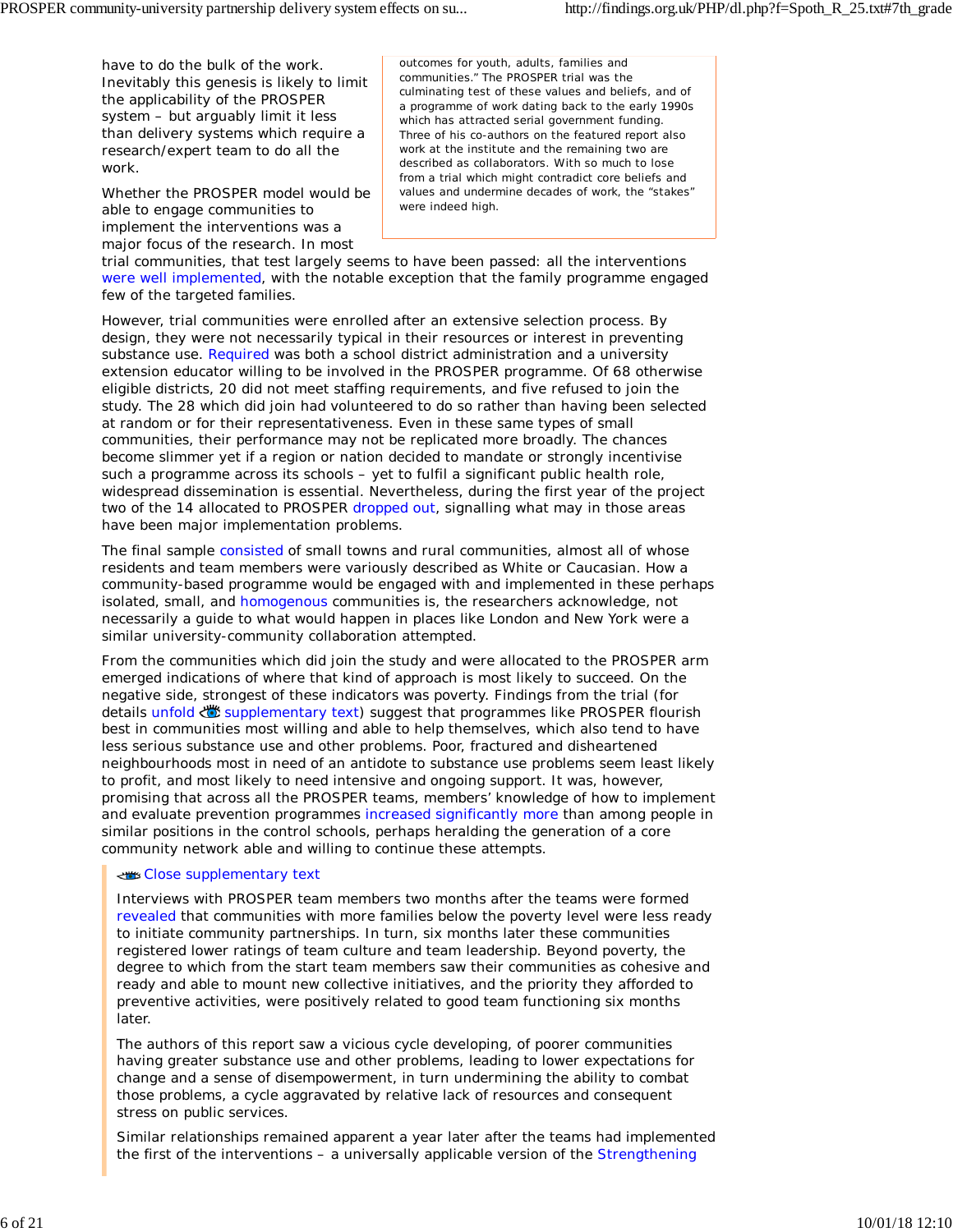Families Program. At this stage teams were re-interviewed, and local prevention coordinators, school heads and staff from other organisations linked to PROSPER were also asked how the project was going. For the analysts the implications of their findings were that "communities that have low level levels of resources, both economic and social, may require greater levels of support in successfully adopting collaborative prevention approaches". One way this played out in the implementation of the interventions was that areas with better functioning teams tended to recruit higher proportions of targeted families to the family programme, though relationships with the *quality* of implementation of this and the other interventions were equivocal.

Close supplementary text

### **Were the interventions really shown to be effective?**

Answering this question is hampered by there being no publicly available study plan published or registered before data had been collected. Without this it is not known which (if any) of the many measures taken were considered primary yardsticks of the success of the PROSPER model, whether any measures have not been reported on, and which of the analyses were planned in advance of knowing what the data showed, making it impossible to rule out selective reporting.

After tightening the criteria for what counts as a statistically significant finding, only a small difference in the frequency of cannabis use over the past year is likely to remain statistically significant among the nine current/recent measures at the 12th grade follow-up. The 'tightening' entailed accounting for the possibility that some of the many differences could breach conventional criteria for statistical significance by chance, and not assuming that a negative result was unthinkable. These and other issues are expanded on below.

#### **Specify the make-or-break measure**

Pre-selecting a primary yardstick of success is considered critical to clinical trials. Without this, it is unclear whether the findings indicate the intervention has been successful, and the way is open for studies to take so many measures that purely by chance at least one would meet the conventional criterion (differences which would happen fewer than 1 in 20 times by chance) for statistical significance, permitting the intervention falsely to be declared a success. Specifying this yardstick in a publicly available pre-data study plan also makes it more difficult to cherry-pick or construct other measures known to produce a significant result, or to choose from among the many ways to subdivide samples those which cast the intervention in the best light.

Some change in measures is to be expected over such a long follow-up at a time when substance use will be changing due to maturation and changing patterns in US society, and also when national drug misuse priorities change. However, this does not seem to account for some of the changes ( $\bullet$  below), and it would have remained possible to specify primary measures at each new age-point but before the data had been collected.

To cater for the risk of finding 'significant' differences by chance, studies which test a hypothesis across multiple outcomes are advised to consider (1 2) adjusting the significance bar upwards. This safeguards against chance variations seeming to vindicate an intervention, but at the cost of more possibly real effects being dismissed as non-significant.

PROSPER chose not to do this, yet the risk of a chance finding was substantial. By gathering or constructing many measures, the featured analysis provided at least 18 chances for PROSPER to prove effective at the 12th grade, and another 18 at the 11th grade, plus 34 across the whole follow-up – 70 in all. In one of the reports on the trial the research team explained why they nevertheless chose not raise the bar, instead testing each outcome against the usual '1 in 20 by chance' criterion. Effectively, the argument seems to have been that risking many effects being discounted might have "masked any interpretable patterns of findings" – yet the pattern of findings could still have been interpreted by laying aside for the time being the requirement that each be statistically significant, and instead focusing on the size and (in its everyday meaning) significance of the differences, expressing any conclusions in suitably tentative language.

#### **Was a negative finding unthinkable?**

Another major methodological concern is the use of so-called 'one-tailed' tests of statistical significance in the featured analysis and in other PROSPER follow-ups except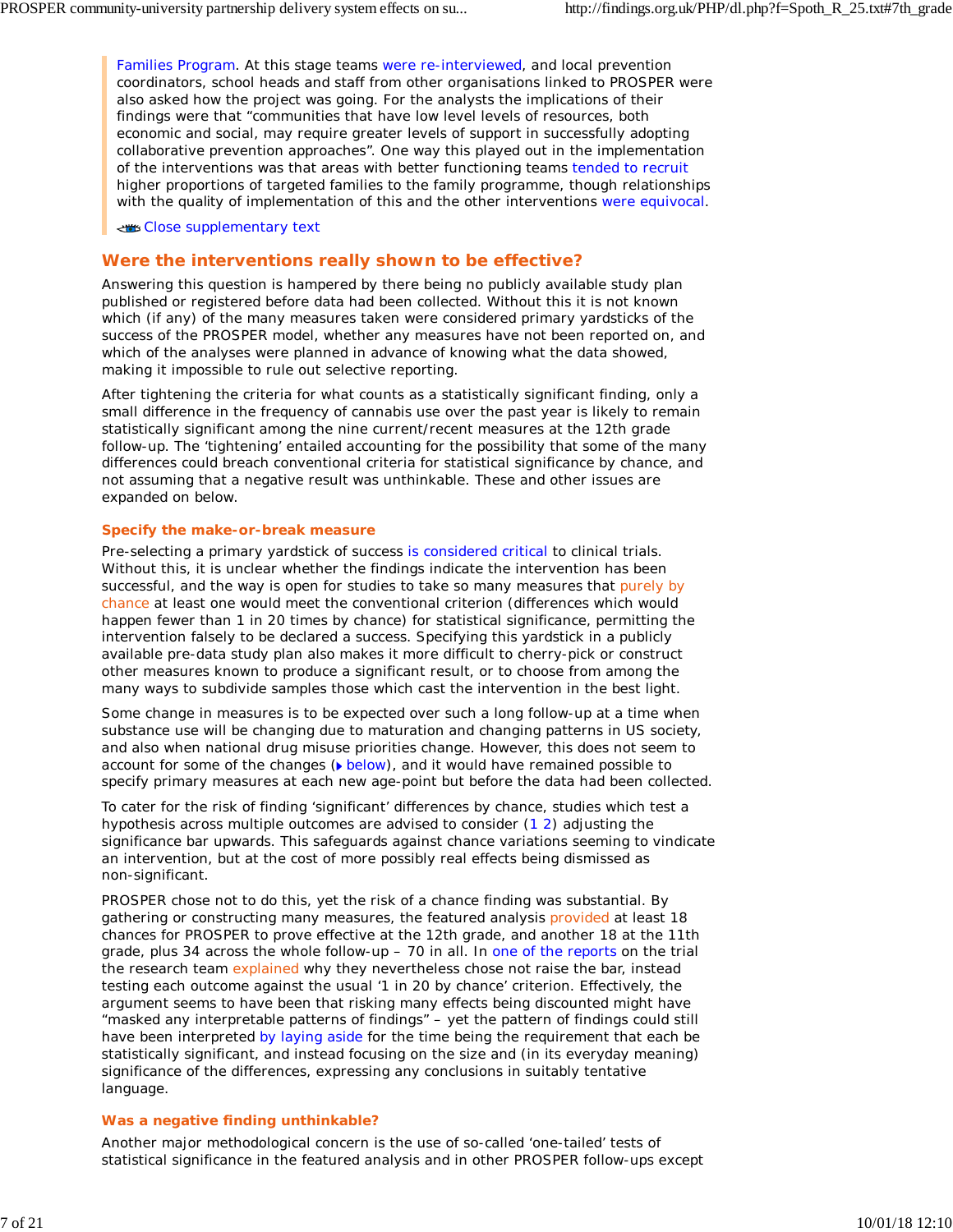the first and last. Effectively these assume that a negative finding (in this case, that the PROSPER programme made things worse relative to control schools) must be a meaningless fluke and can be ignored, roughly doubling the chance of finding a significant positive effect. The argument for this assumption rested on the past record of the interventions in this and other trials, but that was and remains by no means so universally positive or so predictable that a negative outcome was unthinkable. In any event, the point of the trial was to test the new PROSPER delivery system, the effects of which could not be predicted in advance; unfold  $\ddot{\ddot{\phi}}$  supplementary text for details.

#### Close supplementary text

Prevention programmes have either solely or mainly been tested in certain specific conditions, or been found to vary in effectiveness when conditions vary. School drug education in the USA is evolving, meaning any past record of evaluated programmes improving on usual education cannot be relied on to predict the future. Some of the comparison schools also implemented drug education programmes of the PROSPER kind, while others implemented interventions described as "not evidence-based". But if lack of an evidence base is due to the lack of research, the researchers could not be sure these programmes would fail to better the interventions chosen by PROSPER communities; before they were evaluated and the results published, PROSPER's interventions too were "not evidence-based". The researchers' knowledge of what was done in control communities was insufficient ("specific information concerning the numbers of families and youth served by those interventions, and the quality of intervention delivery, was not available") to rule out finding PROSPER had done worse than whatever was happening in the control communities, so insufficient to justify one-tailed tests.

At least two of the school-based programmes in the trial have produced some statistically significant *negative* results (1 2). One of these programmes was an early version of Life Skills Training, which when taught incompletely has been shown to produce a pattern of nil or negative findings. More on the interventions' records later.

Even if in prior trials the interventions had proved universally successful, PROSPER trialled a new delivery system for them, which could not be known in advance never to produce results worse than in comparison communities. In the researchers' own words, "No effectiveness trials of evidence-based, multicomponent family and school interventions selected from a menu could be found. The present study addresses this gap."

To appeal to the earlier results from the PROSPER trial is to let the data from the study determine the hypothesis being tested – in this case, changing from testing for the existence of any difference to testing only for positive differences. In effect, the earlier results from the trial were used to justify doubling the chances of later findings proving significant, loading the dice in favour of discovering the long-term effects the researchers hoped for. Yet with "only very limited experimental study of long-term substance use outcomes in the context of effectiveness trials," they could not know that the directional trend of earlier results would be sustained.

Finally, in cases where one-tailed testing is justified, it has been argued that the significance level should be halved to make the test as stringent as if a two-tailed test had been used.

#### Close supplementary text

Perhaps appreciating that their rationale for one-tailed tests would not be universally accepted, the researchers provided exact significance levels so these could be doubled to approximate results of a two-tailed test. But their preference for one-tailed tests gave an impression of robustness in the findings which does not stand up to a more appropriate analysis.

### **Missing communities and pupils**

The featured report claims 'intent-to-treat' status for its analysis of the PROSPER trial, an important signifier that the findings were not biased by drop-out from the study or the exclusion of communities which inadequately implemented the interventions or pupils/families who inadequately attended them. Without this assurance, the randomisation intended to create a level playing field between PROSPER and control districts cannot be assumed to have been sustained, and the outcomes may be biased.

The claim is made on the basis that pupils were included regardless of whether they attended the substance use education lessons or their families attended the family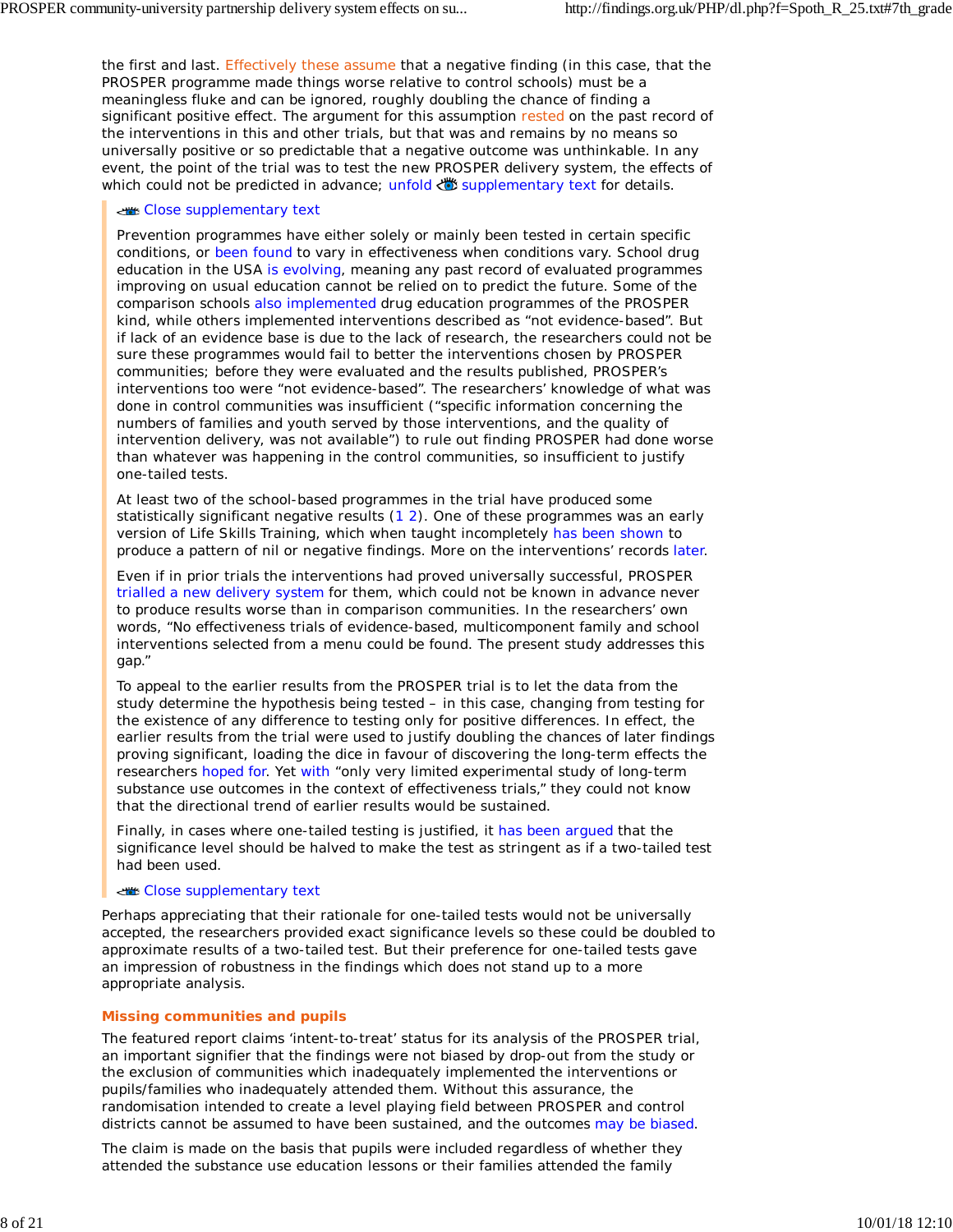intervention, an important safeguard. But this is only one aspect of a true intentto-treat analysis. To meet this standard, every school district and pupil randomly allocated to PROSPER versus control arms of the trial would have to have been included in the outcome analyses, even if they dropped out from the study early.

Yet in the first year of the project two of the school districts allocated to PROSPER dropped out and were replaced. Especially because the trial was a trial of the PROSPER model rather than the interventions as such, these communities should have been included in the outcome analyses. This would have incorporated in the evaluation of PROSPER the possibility that even communities seemingly willing and able to undertake it will later find themselves unable or unwilling to do so, a possibility effectively excluded from the analysis. Several analyses were undertaken which showed that the replacement sites did not upwardly bias estimates of PROSPER's effectiveness. Among these were excluding the replacement sites and their paired control districts, omitting them and the two 'worst' control districts ( $\triangleright$  panel below), comparing trajectories of substance use for each individual site, and comparing PROSPER-control differences within pairs of sites; none meets the standard of including the missing districts in the analysis. However, the re-analyses which were done suggest that the impacts of this departure from the standard were probably small.

The first report of outcomes from the trial says 12,022 pupils were assessed at the start, while elsewhere we learn that 11,960 provided "valid information,". With about 7784 completing 12th grade assessments, it means about 35% of the pupils intended to be included in the study were missing, amounting to 27% of those who completed baseline measures. Though par for the course for long-term follow-ups, assessors were concerned that this loss might lead to inaccurate estimates of PROSPER's effects.

The analyses tried to account for the missing data, and checks found that on known variables there were no significant differences between the kinds of pupils not followed up in PROSPER versus control districts, leading the researchers to argue that loss to follow-up was unlikely to have biased the findings. However, this is not the same as saying that the pupils who contributed data remained representative of the starting sample, and such checks cannot eliminate the possibility that unmeasured factors introduced a bias in the comparison between PROSPER and control pupils. Sophisticated statistical procedures like those employed in the featured analysis help relatively little when the reason why the data is missing may be related to the outcomes being assessed – in this case perhaps, that pupils more likely to use substances are also more likely to have missed follow-up assessments. Even when this is not the case, the degree of missing data in the featured analysis can result in biased estimates of effects.

Missing data is of greatest concern when a PROSPER-control difference was due to so few youngsters that a missing third could have easily have tipped the balance – the case, for example, in respect of the 12th-grade finding on methamphetamine use. Across the entire sample this yielded the largest relative reduction in proportions, in this case of users in the past year. But in absolute terms the reduction was from 4% to 3%, meaning that about 78 pupils held the balance in a sample missing over 4000 of all those in the sampled school years and over 3000 who completed baseline measures.

# **Focus on the final in-school follow-up**

Once the considerations explained above are taken into account, how do the findings from PROSPER look? The short answer is, much less encouraging. Across all measures, generally the programme would not have registered a statistically significant advantage. Had two-tailed tests  $($  above) been used, 31 of 70 of substance use outcomes recorded in the featured article or in its supplementary data would have registered a statistically significant advantage for the PROSPER communities. Add in an adjustment for multiple tests and take steps to conservatively adjust for the two replaced PROSPER communities, and at the 12th grade just two of 13 measures remain significantly in favour of PROSPER. Focus on those reflecting how the pupils ended up at the 12th grade rather than their history of having ever used substances, and just one of the nine assessments significantly favoured PROSPER – a small difference in the average frequency of cannabis use. Even with other measures of use and earlier follow-ups, it is questionable whether this single current/recent use outcome warrants the "long-term … robust" description given their findings by the researchers. This summary of findings is expanded on below, along with the justification for focusing on the final in-school follow-up.

Before the 12th-grade follow-up there had been three assessments of the effects of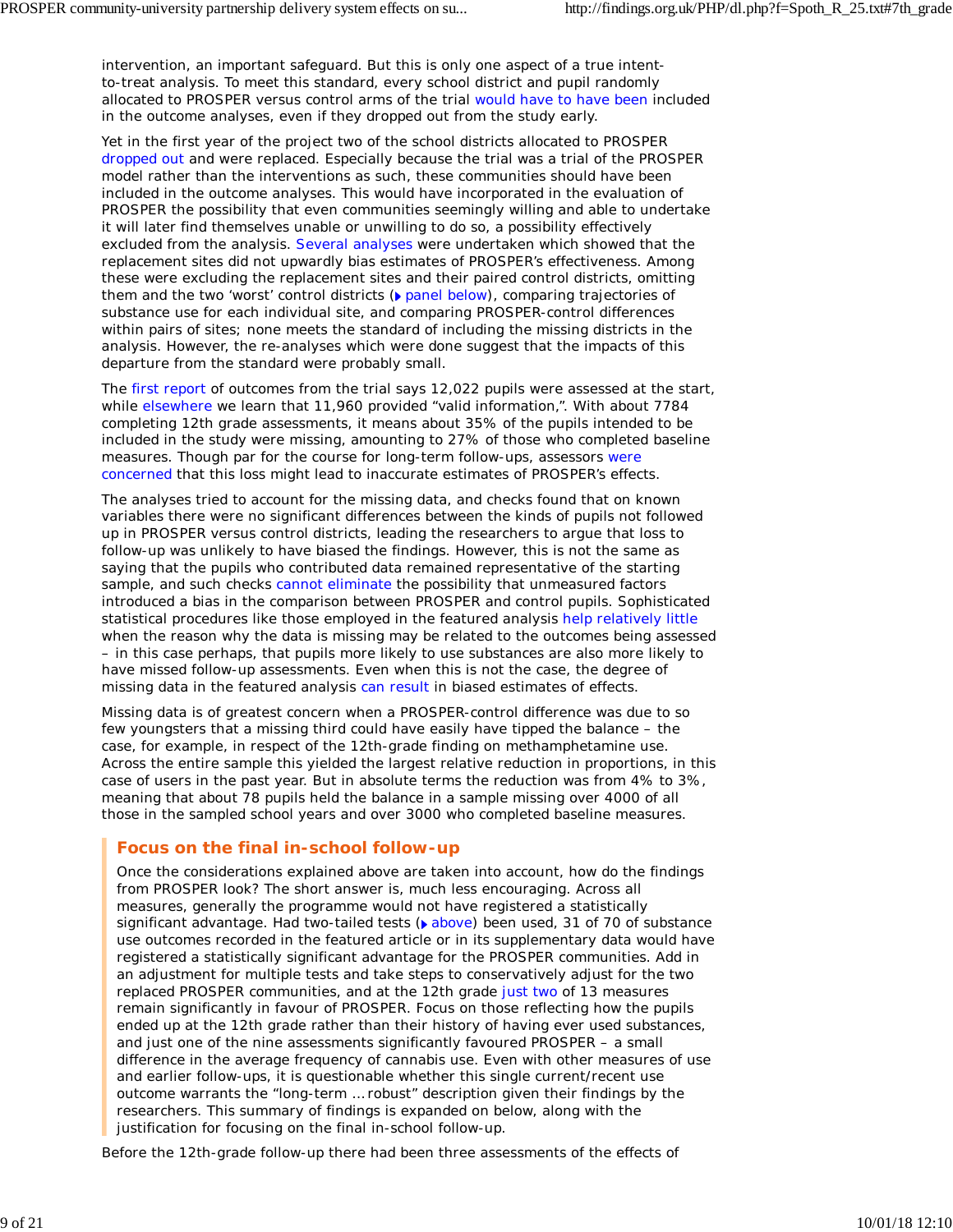PROSPER at younger ages, and additionally assessments of trends across all school follow-ups. But if how the pupils *ended up* does not significantly differ, it matter less that there were positive findings from earlier years and positive trends – and the most recent of the two follow-ups might have produced inaccurate findings due to sizable differential drop-out of PROSPER and control pupils.

This is not to dismiss the possible value of preventing substance use during the early teens, even if there are no lasting impacts on later substance use. A clear example is the retardation in the uptake of inhalant use associated with PROSPER, any one episode of which could prove fatal, and similarly the possibility of long-term damage due to accidents or incidents while the teenager is drunk, generally not significantly retarded by PROSPER.

But the main argument for school-years prevention is as a cost-beneficial way of forestalling substance use problems and related costs and consequences in later life. PROSPER authors themselves argue that early findings from the project must be given full weight because delayed initiation of substance use could prevent substance use disorders later in life and/or prevent lasting developmental damage.

Reviewing this literature is beyond the scope of this commentary, but we can perhaps do enough to show that there is not necessarily any direct or proven causal link between early onset of substance use and later problems, and that the evidence for such a link is weak. There may be a lasting effect, but it cannot be assumed and has in each case to be demonstrated. The analysis of some of this literature which you can unfold  $\ddot{\ddot{\bullet}}$  below includes three

# **An alternative reckoning**

PROSPER's web site forefronts the fact that the trial "has been recognized by two of the most rigorous review panels for prevention programs, the Coalition for Evidence-Based Policy and Blueprints for Healthy Youth Development". Blueprints rated PROSPER as "promising", while the Coalition judged that it only narrowly failed to meet its "top tier" standard, perhaps due to the need to replicate the findings in other types of areas.

Both sets of assessors recalculated statistically significant differences on a two-tailed basis ( above), apparently rejecting the explanation given for one-tailed tests. Additionally, the Coalition's analysis reported adjustments for multiple tests to reduce the concern that some will have produced a statistically significant difference purely by chance ( above). It also offers the most detailed analysis of the featured article's 12th grade results, and based these on a slightly different sample of communities, one the assessors considered less likely to produce 'false positives' favouring PROSPER.

The Coalition was concerned that the drop-out of two PROSPER school districts undermined the randomisation intended to assure a level playing field, so instead of all 28 districts, they relied on a re-analysis by the study's researchers which "omitted the two replacement communities in the PROSPER group along with the two control communities with the highest overall rates of substance use at 6.5-year follow-up". Excluding the 'worst' of the comparison districts would have tilted the analysis against PROSPER, yet the estimated effects were only marginally smaller than across the full sample. Nevertheless, this analysis still contravened intentto-treat principles  $($  above), and it remains possible that the two of the 14 districts allocated to PROSPER which dropped out would have registered worse outcomes than even the worst of the comparison communities.

In the re-analysis for the Coalition, given two-tailed tests the only statistically significant results relating to current/recent use at the final follow-up were a reduction in the likelihood of having smoked cigarettes in the past month from 36% in control districts to 31% in PROSPER districts, and a reduction in the frequency of cannabis use over the past year amounting to the difference between 2.1 and 1.8 on a scale scored from 0 to 7. Only the cannabis use frequency difference remained statistically significant at the conventional '1 in 20 by chance' level once an adjustment had been made for multiple tests – also the only difference which across all 28 districts had a chance of surviving these stricter criteria.

prevention-study reports cited by PROSPER authors in support of their argument that delaying age of onset of substance use has lasting benefits.

#### Close supplementary text

Evidence for a link between early use and later substance use problems rests largely on observations that children who start to use (or to regularly use) substances early are more likely to develop substance use problems later. But no matter how the findings are adjusted for other factors possibly related to later substance use, such studies cannot eliminate the possibility that early onset is merely a symptom of broader risk factors, not a causal factor in itself. The same limitation applies to studies relating early use to psychosocial difficulties in later life.

An example is a national US survey which found that among current and former drinkers, the chances of later drink problems "showed a striking decrease with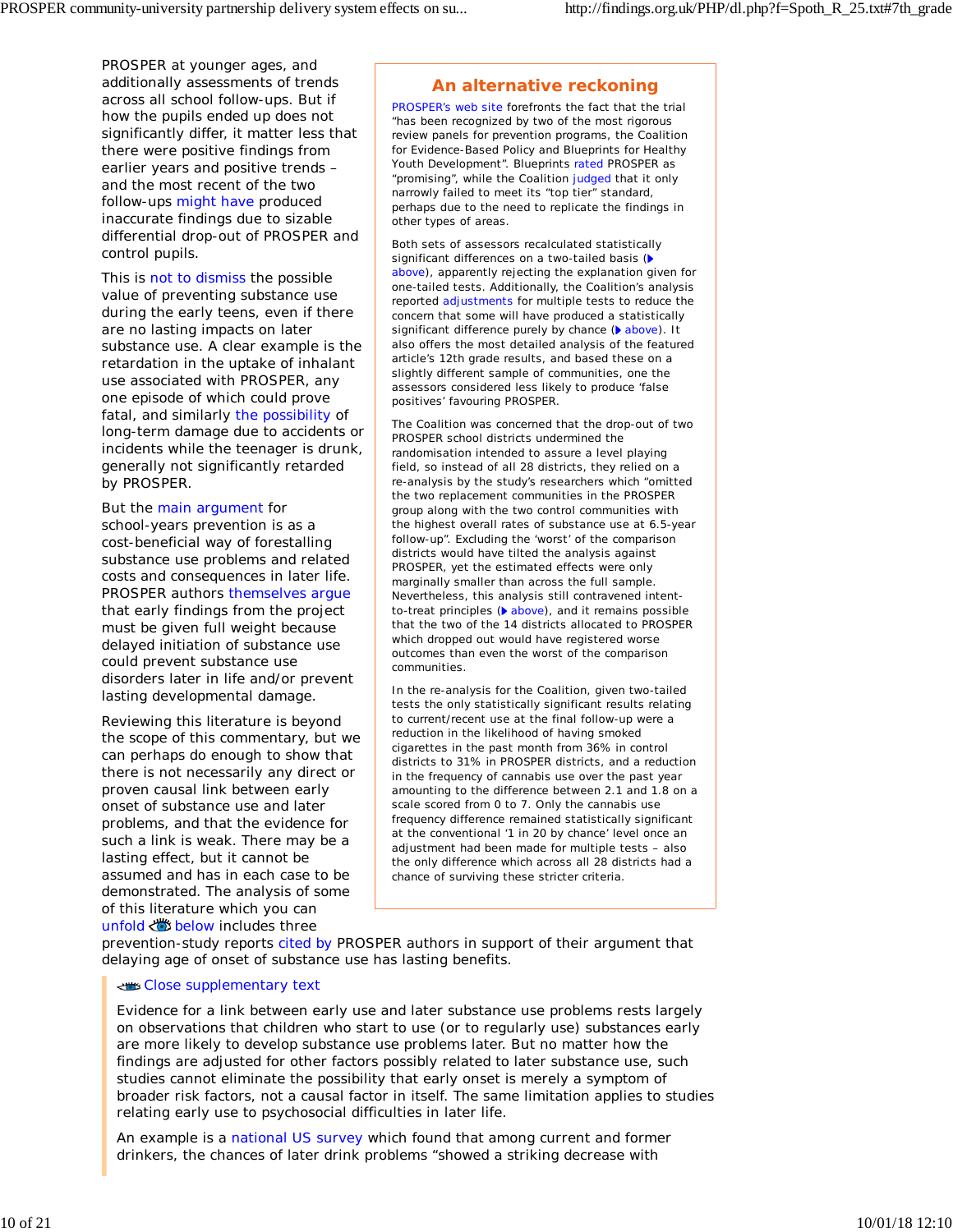increasing age at onset of use" – apparently evidence that early onset causes later problems. Strongest was the association between starting to drink aged 16 or younger and later alcohol abuse or dependence. In an attempt to eliminate factors which might give a false impression of a causal relationship between early onset and later problems, the results had been adjusted for sex, race, age, duration of drinking, family history of alcoholism and current drinking status.

Nevertheless, the authors were cautious about translating their findings into a recommendation to try to prevent early onset of drinking, because it was not known whether this was "a critical and potentially modifiable risk factor in the development of alcohol use disorders, or alternatively … a marker or early indicator of the inevitable, and perhaps unmodifiable development of alcohol use disorders" – in other words, whether early onset was in itself a cause of later drink disorders, or a symptom of the deeper causes of those disorders which would not necessarily be changed by delaying onset.

Their caution was well founded according to authors who looked for more detailed evidence in a sample of young people to test their conclusion from adult studies that "early onset of any substance use is simply a marker of a constellation of behavior problems that already exist contemporaneously during adolescence". Able to adjust for more relevant factors than studies of adults, their report on a national US sample of 12–16-year-olds led them to the conclusion that very early onset of regular smoking (also a surrogate for early drinking) "did not have an independent effect on current drinking or other drug use. Neither is it associated with depression, school problems, or sexual activity as studied herein. This suggests that age of onset may be more important in adult research where it serves as a retrospective marker of earlier vulnerability for a problem that has already occurred and appears to imply causality."

An editorial in the *Addiction* journal raised similar doubts, citing "evidence which suggests that early onset and alcohol dependence are both manifestations of a general vulnerability to problem behavior and … that attempts to prevent the development of alcohol dependence by delaying drinking onset are unlikely to be successful. Because much of the literature on earlier onset is based on secondary analyses in which many critical variables are absent, the complete picture awaits further study."

These views seemed justified by the findings of reviewers who systematically sought and analysed studies which followed-up adolescents for at least three years to assess the relationship between early onset and later drinking, a securer methodology than asking adults to recall their early drinking and other risk factors. Published in 2014, it found only five relevant studies. Some did find a relationship between early onset of drinking and later drinking or drink problems, but "these effects attenuate or disappear with more rigorous control for confounding". Analyses which more adequately adjusted for underlying vulnerabilities found little or no evidence of a causal link between early onset and later drinking. Despite some evidence to the contrary, "finding of a weak or absent association between [age of first drink] and later alcohol problems, after observed associations are attenuated with rigorous control for confounders, provides some support for a marker hypothesis. Put simply, those who possess an underlying vulnerability to alcohol problems may also be likely to start drinking early … There is no strong evidence for delaying [age of first drink] as a means of preventing future adult alcohol problems."

More convincing but still not definitive evidence could come from studies of school-age prevention programmes which are aimed at and succeed in delaying uptake of substance use. If in later years these have prevented substance use or psychosocial problems, it could be that despite underlying vulnerabilities remaining, the very fact of retarding uptake has been able to counter these. This kind of long-term follow-up is rare, leaving the evidence, at least in relation to alcohol, very thin.

PROSPER authors cite three reports of long-term follow-ups of prevention programmes as supporting a link between delayed onset and later use or problems. Two (1 2) are from the same study, the Midwestern Prevention Project in Kansas City. An immediate problem is lack of clarity over whether these results derive from a randomised trial capable of establishing an unbiased intervention effect, because other reports on what seems the same set of eight schools (co-authored by the lead researcher on the project) say the schools were not allocated at random to implement the intervention or act as control schools. Casting further doubts on the evidenced ability of the intervention to delay initiation of substance use is the absence of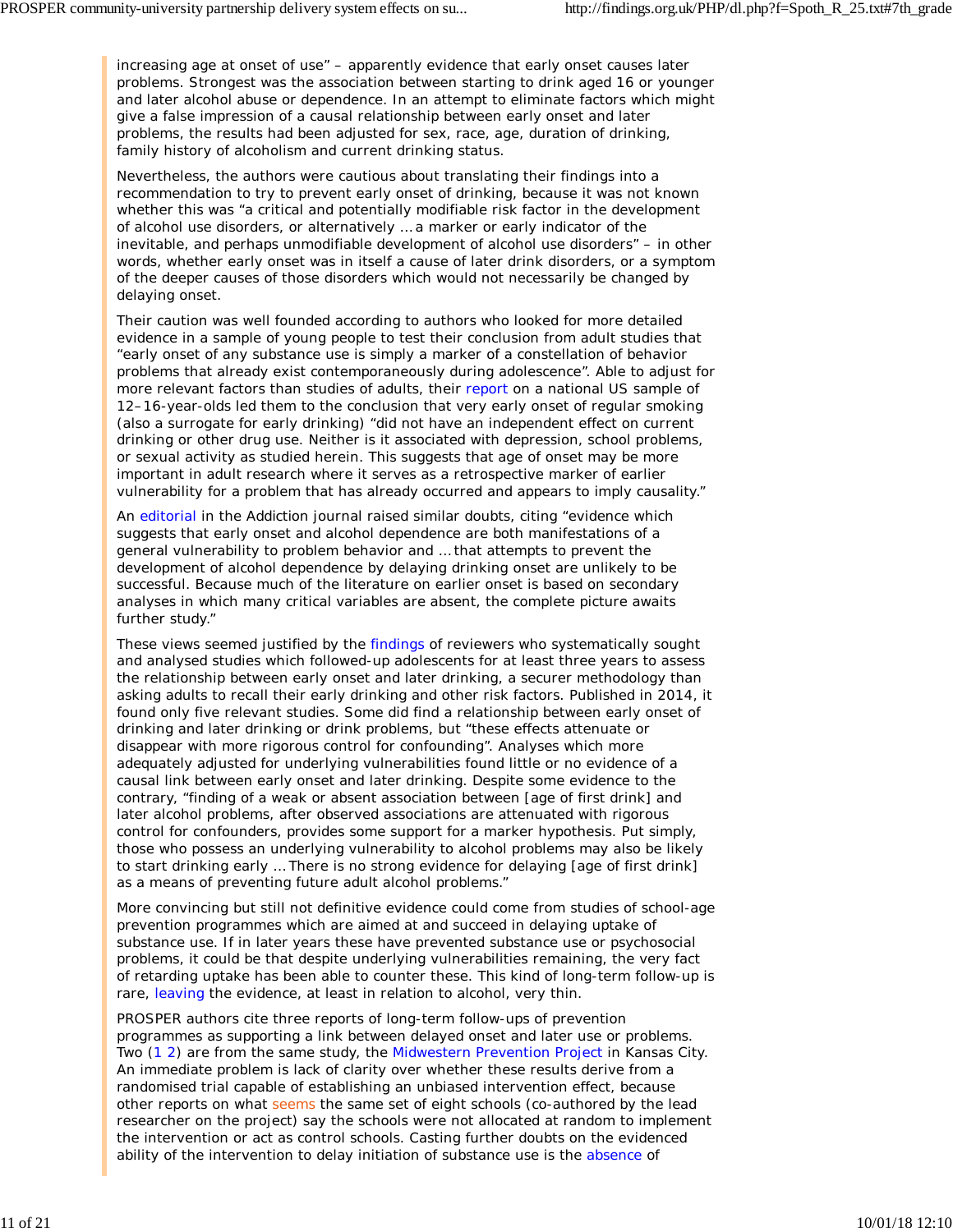formally published data on the whole sample from a much larger randomised trial in Indianapolis. A researcher who worked on the study has admitted this reporting gap "leaves many questions unanswered and reflects negatively" on the Midwestern Prevention Project as a whole.

On this somewhat confusing foundation, the long-term follow reports (including those cited by PROSPER authors) focused on cannabis and amphetamine use, begging the question of why of the substances assessed these were selected and not others, and leaving open the possibility that it was because they offered the desired results.

The report on cannabis use derived from 1606 pupils followed up individually in what are said to have been schools randomly allocated to the intervention or to act as control schools, but which other reports (1 2) suggest were not allocated at random. It related allocation to the Midwestern Prevention Project's school/community intervention to cannabis use later in high school when pupils were aged 14–17, and both to having at age 27–30 recently received treatment for mental health problems. Data derived from 961 of the 1388 (of the 1606) former pupils randomly selected for long-term follow-up, nearly 70%. On conventional criteria there was a small but statistically significant reduction in having been treated among pupils allocated to the intervention versus those who had been in control schools, which may have been mediated by the programme leading to fewer pupils engaging in at least weekly cannabis use aged 14–17.

The report concerned with amphetamines also derived its data from 1606 pupils followed up individually in what are said to have been schools randomly allocated to the intervention or to act as control schools. The report identifies the sample with that in another report which numbered the longitudinal panel sample in the eight schools at 1264, not 1606. The amphetamine report says 1002 of the 1606 were "randomly selected to be tracked and followed-up through early adulthood", though the cannabis report described above says of the same sample that "1388 were randomly selected for follow-up into adulthood". The amphetamines report combined findings for methamphetamine and amphetamine use into a single measure of ever having user amphetamines, finding that up to age 18 it remained the case that former pupils in schools allocated to the intervention were less likely ever to have used amphetamine since starting high school. However, this effect was largely a historical legacy of amphetamine uptake differences already apparent in school rather than the intervention's continued suppression of uptake in later life.

Both reports made no adjustment for the clustering of pupils and former pupils in the same schools, likely to be particularly important for the panel sample since they were selected on the basis that their middle schools fed clearly defined high schools, making it more likely that the same groupings of pupils will be sustained after the transfer. It is explained that in practice the school the child was in had little systematic influence on the measures taken in the study, but the report cited in support seems to make no mention of such a calculation, and at 1264, its panel sample was different at least in number. The other reasons given for not adjusting for clustering (especially the splitting of the children into different classes at high school) do not seem sufficient justification for omitting this important step in an unbiased outcome analysis, and may have led to a false finding that the intervention was effective.

A third report cited by PROSPER authors derived from a trial of the US Communities That Care (CTC) prevention system. Like PROSPER, rather than a specific intervention, CTC offers a process aiming to generate science-based, effective prevention initiatives led by community coalitions. The 24 communities randomly allocated to CTC or to act as controls were also reminiscent of PROSPER – small, self-contained communities with relatively socially homogenous populations. They were supported by the study and half had been selected by their states to be leading the way in prevention activities. Each community planned on average three annual prevention policies/programmes aimed at 10–14-year-olds and their families.

Just over 90% of the surviving 4388 children recruited to the study when aged 10–11 completed the final follow-up assessment at age 19, a year after normal schoolleaving age. Many measures of how substance use and delinquency differed between youngsters in CTC versus control areas were taken. To counter the risk of some meeting conventional criteria for significance purely by chance, they were combined into a few overall metrics reflecting lifetime and current substance use and delinquency and other outcomes including substance use problems. None of these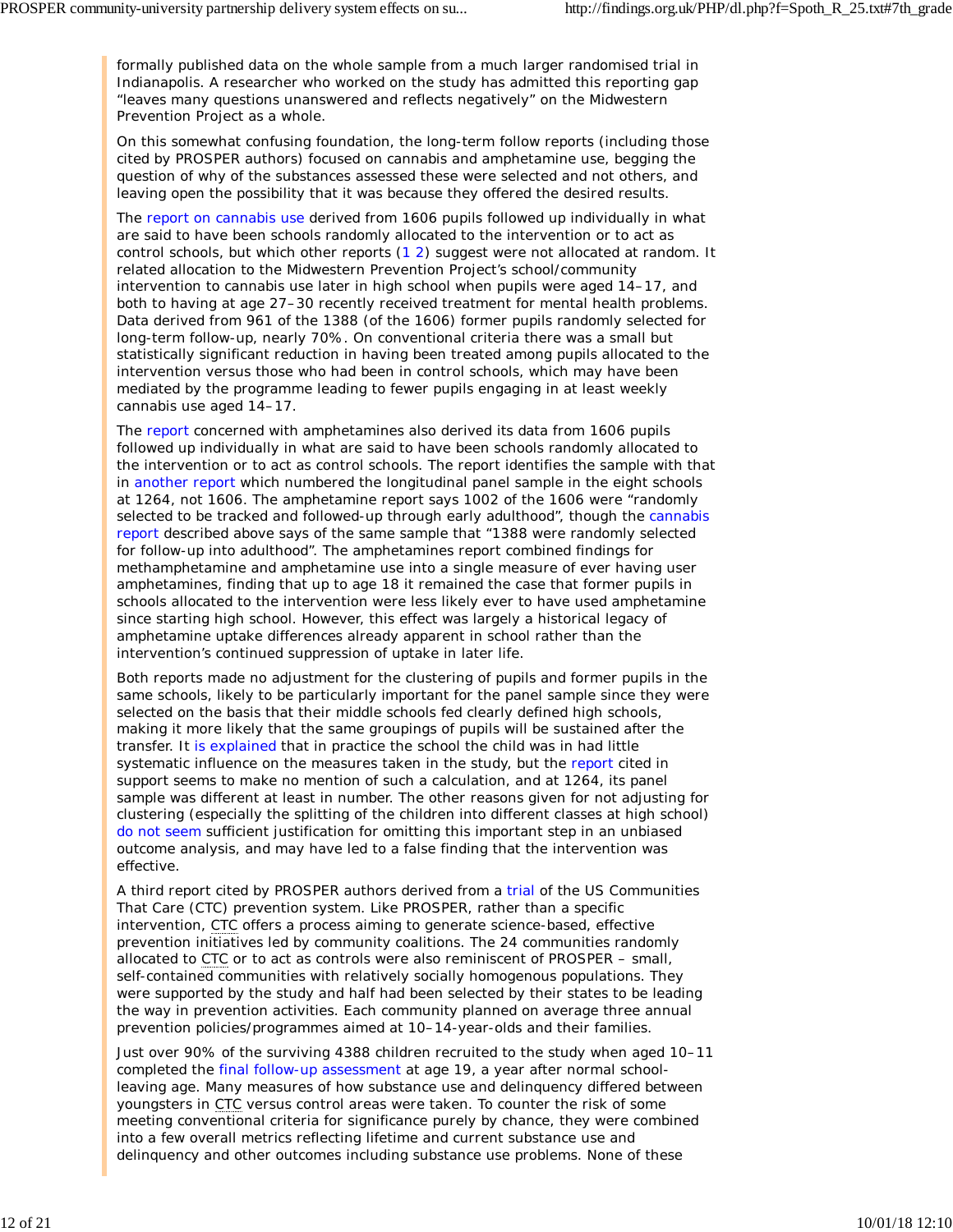significantly favoured CTC communities, and current substance use and delinquent behaviour were not significantly lower in those communities than in control areas. Among the many individual measures, across the whole sample significantly fewer youngsters from CTC areas had ever committed a delinquent act, but significantly more had recently used ecstasy, though these may have been chance findings. Among the boys only, there was a significant reduction on a combined measure of lifetime substance use and delinquency in CTC areas (and on individual measures of delinquency and ever having smoked cigarettes) but not on measures of current substance use or delinquency or a measure including substance use problems. Accepting the authors' focus on the combined measures to avoid chance findings, on this basis across the entire sample there were no significant benefits of CTC by age 19.

#### Close supplementary text

For PROSPER as for other programmes, the proof of long-term benefits has to be found in the pudding of long-term findings, not assumed. For this reason, of greatest interest in the featured report is current/recent substance use at the 12th-grade follow-up, the last to include the full sample. At this stage, how many of the pupils could as they emerged into adulthood be considered 'substance users'? Relaxing the significance threshold by using one-tailed tests and not adjusting for multiple measures meant success was recorded on all but the alcohol-related measures – an exception attributed to the normative and relatively widespread nature of drinking, despite there being plenty of room for the PROSPER programme to have reduced drunkenness and drinkdriving, and combating normative perceptions was what some of the interventions were partly about.

Had two-tailed tests ( $\bullet$  above) been used, the picture would have been very different. In respect of recently having engaged in these behaviours, there would have been no significant results for getting drunk, driving after drinking, smoking tobacco or cannabis, or inhaling solvents, leaving PROSPER to register a statistically significant advantage only in relation to methamphetamine – the difference between about 3% of the PROSPER sample having used this drug in the past year versus 4% in control school districts. Had an adjustment also been made for multiple tests, this finding would almost certainly not have survived, leaving no significant impacts on proportions of current/recent users.

Additionally, of the three frequency of use measures over the past month or year, the one relating to cannabis was significantly lower among PROSPER pupils, though it is unclear whether this finding would have remained significant after adjusting for multiple tests. It did when the Coalition for Evidence-Based Policy recalculated the 12th-grade results, but they had also excluded the two PROSPER communities which dropped out of the study early, leaving it unclear whether the sample reported on in the featured analysis would have produced the same result. Also, different ways of adjusting for multiple tests produce different results. The way chosen by the Coalition depends on the choice made of the proportion of outcomes one is prepared falsely to find statistically significant. Vary that choice, and which findings remain significant will also vary.

If by 12th grade the interventions had little significant effect, this might have been related to a waning in their impacts on the factors thought to account for effects on substance use. Though more consistently apparent at earlier follow-ups, by the 9th grade when pupils were typically aged 14–15, just eight of the 21 factors were significantly different among PROSPER versus control pupils. Among those which were not were the pupils' confidence in their abilities to refuse an offer of drugs, their attitudes regarding substance use, and perhaps most closely related to actual use, their intentions to use a range of substances over the coming year.

On the basis of the published report, only one of the eight significant findings would certainly have passed a two-tailed test, and it is unclear whether any would have remained after adjustment for multiple measures. Whether significant or not, differences were generally very small.

# **'High risk' pupils benefit most**

The ambition to offer a universally applicable prevention option of public health significance means the main interest is in PROSPER's impacts across all the children in the sample. It is, however, reported that on certain measures effects were significantly greater among the roughly 30% of pupils who at the start had already used cannabis, alcohol or tobacco, than among "lower risk" pupils. By the 12th grade, of the individual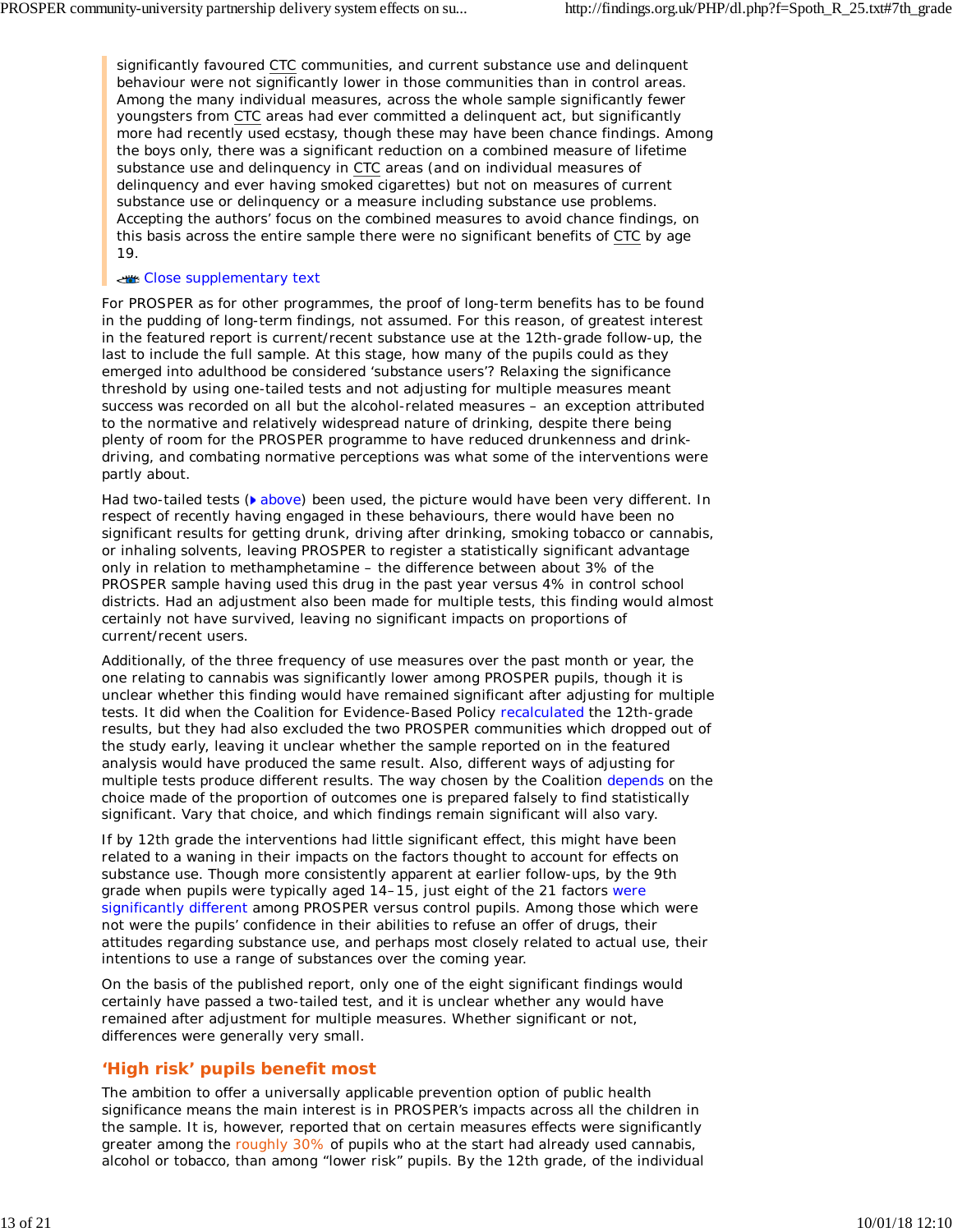substances, this applied only to cannabis, but non-significant trends were in the same direction for the other substances.

As the authors say, this means PROSPER was at least no less effective among pupils who raise greatest concerns. This is, however, not the same as saying that it had statistically significant impacts *among* these pupils – that it has been shown to significantly restrain their tendency to more rapidly and more commonly engage in substance use.

The main methodological concern is whether this way of dividing the sample into higher and lower risk was planned before it was known to produce desirable results. With no publicly available pre-data analysis plan, the possibility cannot be excluded that the division criterion was chosen not on the basis of its theoretical or practical salience, but in order to best demonstrate that PROSPER would not fail to protect children at higher risk, a concern reinforced by a shift in the dividing line from that used in an earlier study; unfold supplementary text for details.

#### Close supplementary text

The featured study defined pre-intervention use of any one of cannabis, alcohol or tobacco as placing pupils at higher risk, the same criterion as used in the first PROSPER follow-up. However, an earlier study by the same research team and in similar communities gave a cogent rationale for its choice of *two* out of three substances: "[I]ndividuals who initiate more than one substance progress from alcohol and/or tobacco as the first substance initiated to more 'illicit' drugs, such as marijuana. Further, research has consistently documented that a greater degree of substance involvement indicated by use of more than one substance leads to more problematic outcomes." There is no explanation of why this rationale was abandoned in the featured study. One possibility is that it was because pupils were a year older at the start of the trial. Later the criteria were changed again  $\blacktriangleright$  below.

#### Close supplementary text

# **Were there any (more) active ingredients?**

Even if a varied set of combined interventions has no overall effect on a particular measure, certain variants might. With non-universal attendance at the family intervention and three different school interventions, the PROSPER trial offered a chance to investigate this possibility. The answers given  $(1 2)$  were that attending the family intervention and, among the school programmes, Life Skills Training, were the most active ingredients.

Since both were choices rather than the result of random allocation, the findings can only be considered suggestive. Choice brings with it other factors associated with the reasons for making or not making those choices which could have affected the outcomes, regardless of the impact of the interventions, most clearly in the choice only a perhaps atypical minority made to attend the family intervention. It is also a concern that the two analyses selected very different outcomes via which to test the interventions, raising the possibility of 'cherry-picking' to be able to report desirable results.

The difference choice to attend or not might make can be gauged from the apparent boost PROSPER found given to substance use prevention by supplementing Life Skills Training with the family programme. No such boost was apparent in a trial which eliminated choice through random allocation. Unfold supplementary text for details.

#### Close supplementary text

It was no surprise that the intervention which demanded most voluntary effort from community members was the one least well attended – by fewer than 2 in 10 of the families to whom it was offered. The Strengthening Families Program asks parents and children to attend seven sessions, typically conducted in the evenings. Though seen by the researchers as good attendance compared to alternative programmes, in other trials in similar communities, the attendance rate at one or more sessions has been about twice as high. Ironically, PROSPER teams chose Strengthening Families because the other two family programmes on the menu did not adequately involve the children, yet the children of over 8 in 10 of the families allocated to this option did not attend a single session.

Since Strengthening Families was universally chosen, there was no option to compare communities who had versus had not chosen it. Instead, across all the PROSPER districts an attempt was made to assess the added value of the sessions which *were*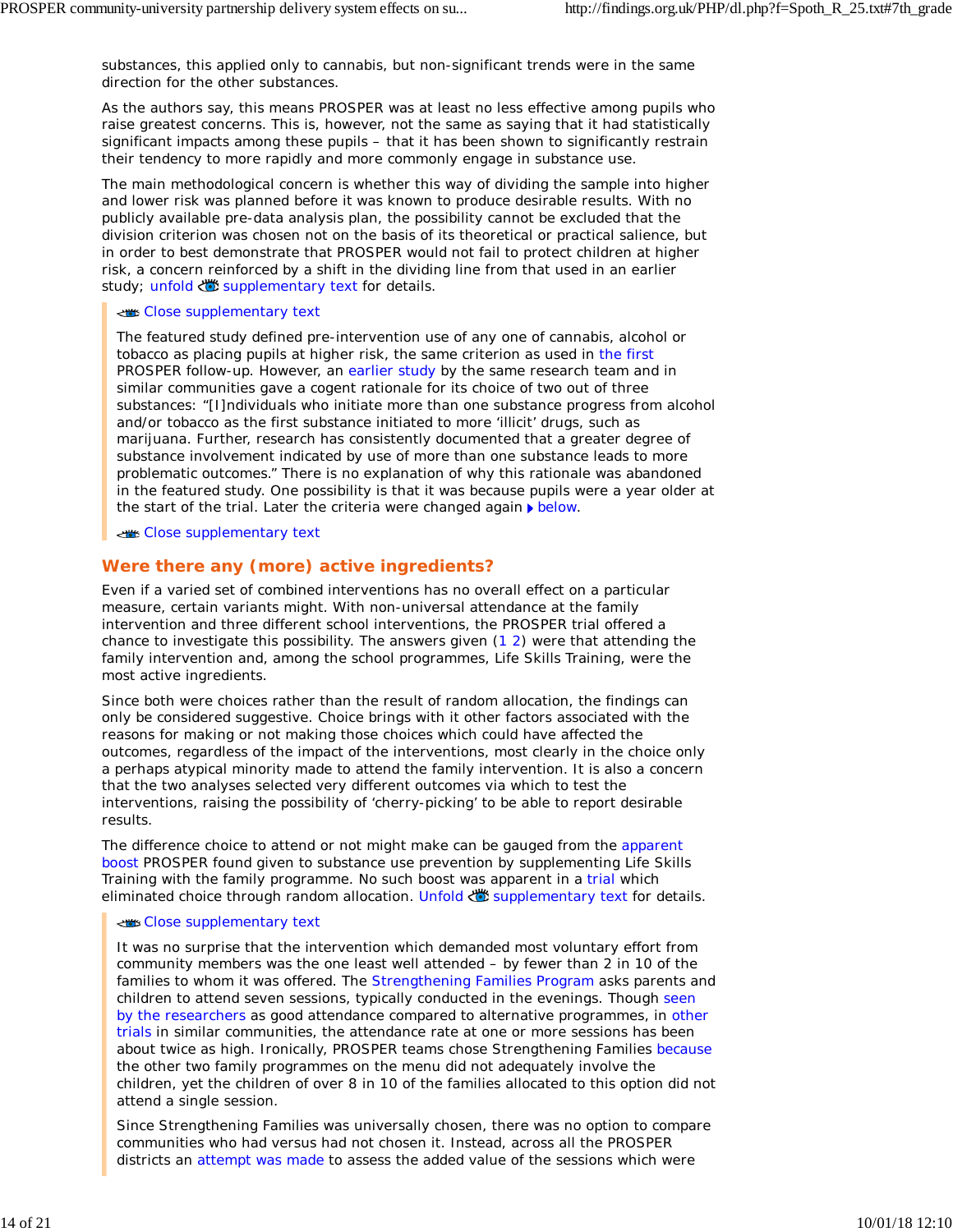attended compared to the school-based programmes alone. Without random allocation, it had to try to adjust for the possibility that families whose children were in any event least likely to develop into substance users chose to attend the sessions, and would have registered better outcomes regardless. Taken to indicate the intervention's impacts, children in the families who attended at least five of the seven sessions were 7% less likely to have drunk alcohol by the 11th grade of schooling. Among the remainder who attended fewer sessions, it seemed their attendance made no significant difference compared to not attending at all. For the authors, they had "demonstrated the added value of receiving a family-based [evidence-based intervention] in addition to a school-based [evidence-based intervention] and emphasized the importance of program attendance."

However, whether attending had any impact at all cannot securely be established by this kind of analysis, which can never be sure of having taken into account all the relevant factors affecting outcomes. In this case it seems a major gap was the inability to gather data directly from parents. Incidentally, if it was the case that just 13% of families attended sufficiently to register an impact, this analysis seems to ask much of the theory that children and families who attend the Strengthening Families Program spread its influence to others in the community.

Similar limitations affected another analysis which attempted to differentiate between the impacts of the three school-based programmes on ever having used certain prescription-only painkillers not prescribed by a doctor, a current major concern in the USA. The conclusion was that Life Skills Training was the most effective, both among the over 8 in 10 families who did not attend the family programme, and among the minority who did. The combination of attending the family programme and being allocated to Life Skills Training was associated with 16% of pupils having tried these drugs by their 12th grade compared to 26% in control schools, and 20% among PROSPER pupils allocated to Life Skills Training but whose families did not attend the family programme. On their own, the other two school programmes – Project Alert and All Stars – had no significant impact, despite having been added to PROSPER's menu on the basis of evidenced effectiveness.

The problem was that this analysis had to forfeit the reassurance of a level playing field created by randomising communities to PROSPER. For example, the four PROSPER communities which chose Life Skills Training were compared with all the control communities, yet perhaps there was something different about these communities which chose to commit to the most extensive of the school programmes. Similarly, there was almost certainly something very different about the minority of families who chose to or were able to attend the family programme, most of whom attended most of the sessions. The analysis adjusted for known differences between pupils, schools and PROSPER teams which might have affected their choice of or response to the programmes, but a *post-hoc* attempt to create virtual equivalence will always be a distant second-best to ensuring equivalence beforehand.

The apparent boost the above analysis found given to substance use prevention by supplementing Life Skills Training with the family programme was not apparent in a trial which did ensure equivalence beforehand. By allocating schools at random to either carry on as normal (the control schools), to Life Skills Training alone, or to this supplemented by the Strengthening Families Program, it avoided the possibility in the analysis above that the findings were due to certain types of families choosing to attend or not attend the family programme. Despite earlier findings, by the time pupils were typically aged 17–18, adding the family programme had not improved on the school lessons. As in the featured trial, this trial took place in secondary schools in the rural US mid-west and was led by the same researcher. It was speculated that the reason for the findings was the delayed (a year later than in the featured trial) implementation of the Strengthening Families Program. Nevertheless, these results and those from PROSPER leave it unclear whether adding the family programme improves on well-structured, school-based drug education.

Close supplementary text

# **Earlier findings**

In PROSPER the first (free source at the time of writing) post-intervention follow-up was conducted in the 7th grade when pupils would typically have been aged 13, 18 months after baseline measures. Of the 14 measures assessed, in eight cases fewer children in PROSPER districts had used or started to use substances, results reached on the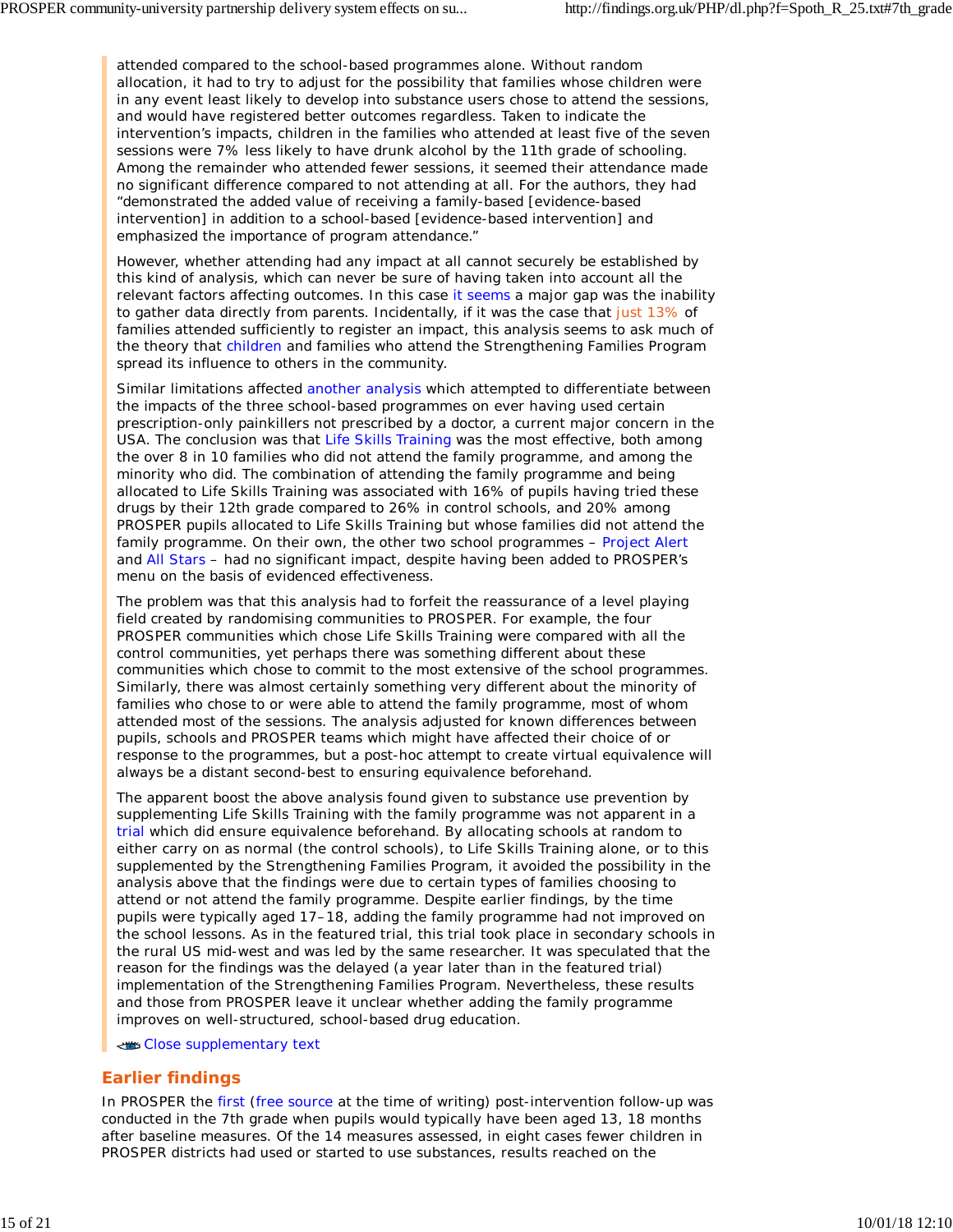appropriately stringent basis of two-tailed tests of significance and meeting the conventional 'fewer than 1 in 20 times by chance' criterion, though not adjusted for the multiple chances PROSPER was given to prove effective.

A harbinger of later findings, results were strongest for cannabis and non-significant for alcohol- and tobacco-related measures. Since the baseline measures were taken, about 3.7% of PROSPER-district pupils had started to use cannabis compared to 6.1% in control districts, and 2.8% v. 4.8% of baseline non-users had used the drug in past year. Past-year use of inhalants ('glue sniffing') was also significantly less common among PROSPER-district pupils, but not past-month smoking. Recent methamphetamine use was not reported on because so rare, effectively meaning that at this stage PROSPER had no effect. The upshot is that of the six measures of recent use of different substances which were or might have been reported on, only the two related to cannabis and inhalants showed statistically significant benefits, and these may not have survived stricter significance criteria to take account of the multiple chances give PROSPER to prove effective.

Among other significant results was a retarding in the uptake of inhalant use, a lower 'lifetime illicit substance use index' score combining ever-use of methamphetamine, ecstasy, cannabis (by smoking), drugs or medications prescribed for someone else, or certain prescription-only painkillers, and a lower score on an index combining the same cannabis use measure with ever-use of alcohol or cigarettes. Both may primarily reflect differences in cannabis use.

Of the 14 measures reported on across the whole sample, seven concerned 'uptake' of substance use among pupils who at the start of the trial had never used the substance concerned. In effect these were subgroup analyses, involving only prior non-users. Of the 12,022 pupils who started the trial and the 10,781 to supply 18-month follow-up data, between 7766 and 8385 pupils were included in the analyses. Subgroup analyses weaken the reassurance of equivalence of starting point given by the randomisation of the whole sample, though in this case probably only slightly given the size of the subgroup (non-users comprised at least 90% of the full sample for each measured substance).

Perhaps more seriously, the measure used was the absolute difference in proportions of new users between PROSPER and control districts, not the recommended relative measure. Why this matters can be appreciated from a hypothetical example. Assume 100 pupils in each arm of the trial of whom 90 PROSPER pupils had not used cannabis before the intervention and 80 control pupils. If 20 of the 90 PROSPER non-users have started use 18 months later the uptake proportion is 22%. If 30 of the 80 control non-users have started use 18 months later the uptake proportion is 38%. It was these kinds of calculations which were compared in the PROSPER trial report. But in *relative* terms the number of PROSPER users had increased from 10 to 30 or by 300%, and the number of control users from 20 to 50, just 250% – demonstrating that the two calculation methods can give opposing impressions of the effectiveness of an intervention. Whether this might have been the case in the PROSPER trial is impossible to say, because there seems no table detailing the baseline characteristics of the pupils in PROSPER v. control districts, including the proportions who had already used the various substances, though it seems none of the differences were statistically significant. Similar issues arise in respect of the five measures of rates of recent use of substances, which also excluded baseline users and reported absolute differences in proportions.

At this early stage there were consistent signs – some statistically significant – that PROSPER had greater effects among higher-risk pupils – roughly 30% of the total – who at the start had already used cannabis, alcohol or tobacco, than among lower risk; pupils.

Three years later and 4½ years after the baseline measures had been taken, when the 10th grade pupils would typically have been aged 15–16, again (free source at the time of writing) there was no adjustment for the multiple chances given PROSPER to prove effective, and the report used one-tailed tests, questionably doubling the chances of a 'statistically significant' finding.

Recalculating to two-tailed tests suggests seven of the 15 measures of use or uptake of use at 10th grade were statistically significant, and most were probably strong enough (it depends on the method used and in some cases on correlation between the measures or choice of acceptable error rate) to survive adjustment for multiple tests. The same concerns about the 'new user' measures as described above apply, but this time there is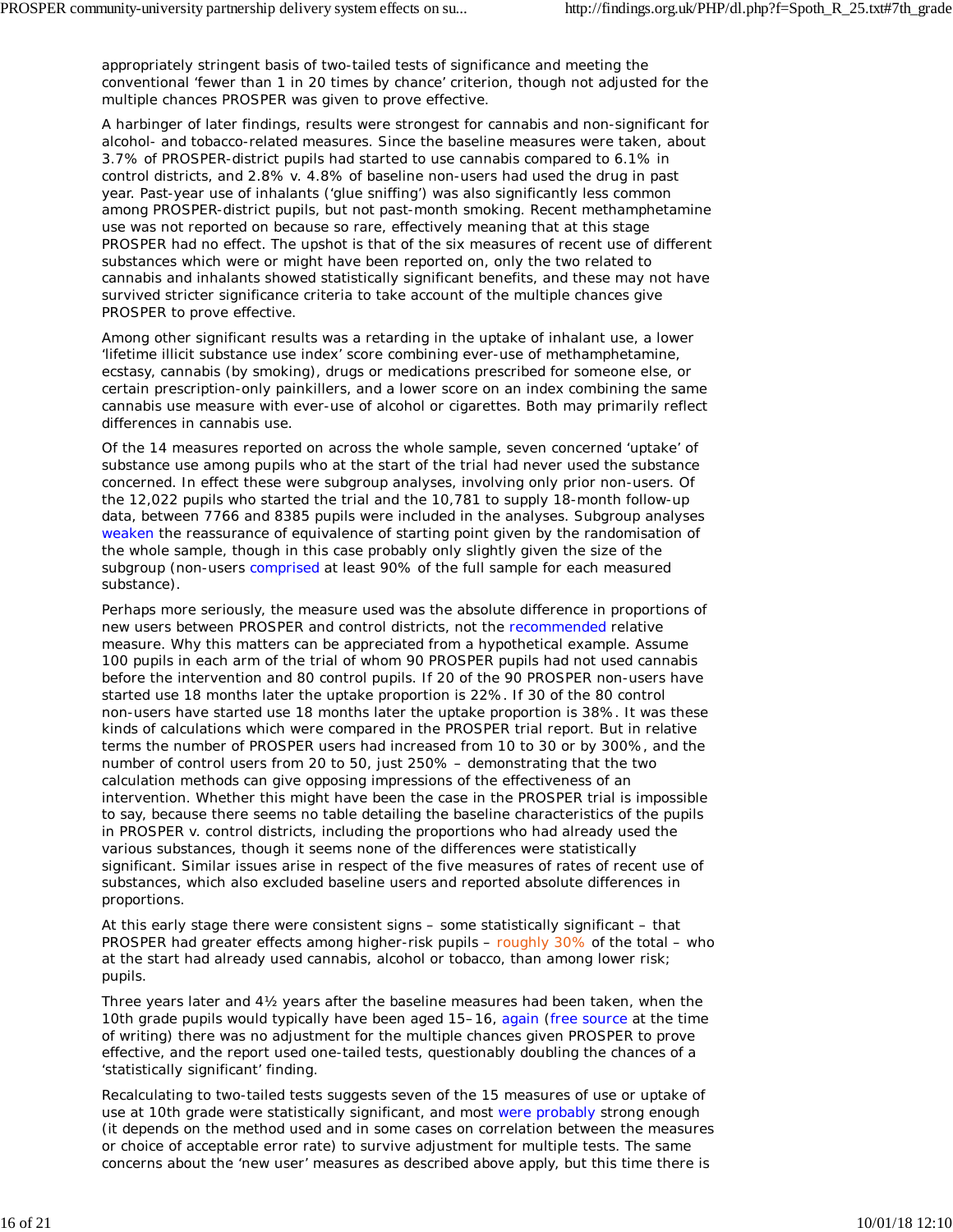no mention of the recent-use measures also being based on the subgroup of baseline non-users. Uptake of illicit substances was most strongly affected by PROSPER, while on a two-tailed basis there were no statistically significant effects on tobacco or alcohol use either in terms of numbers of new users or recent use. Past-year use of cannabis and (more strongly) methamphetamine were each significantly less common among PROSPER pupils, and use of inhalants narrowly missed being added to this list. Of the measures combining use of several substances, one reflecting ever-use of illicit drugs was significantly lower in PROSPER districts, again probably primarily reflecting differences in cannabis use. A similar measure combining ever-use of alcohol, tobacco and cannabis just missed significance. Additionally, trends in the growth of substance use over the follow-up period were often significantly less steep in PROSPER districts. There was no analysis of whether PROSPER's effects were greatest among high-risk pupils.

Finally, two year later the featured report gave findings for the 11th grade when pupils were aged 16–17. On a two-tailed basis, at this stage eight of 18 measures registered significantly lower past or recent substance use among PROSPER v. control pupils. All the eight related to either inhalants or illicit substances, none to tobacco or alcohol. Significant findings including the combined measure of ever having ever having illicitly used a range of substances. Nine of the measures reflected recent use. Of these, three involving cannabis or methamphetamine registered statistically significant reductions among PROSPER v. control pupils, though the methamphetamine finding would probably not have survived stricter significance criteria to take account of the multiple chances given PROSPER to prove effective. Unaffected to a significant degree were recent drunkenness, drink-driving, smoking or inhalant use.

# **Effects in early adulthood**

In 2017 further results from the study took us on another year to when the former pupils had left school and were aged about 19, a welcome and rare test of the persistence of school-age prevention efforts. The authors saw their findings as supporting "the utility of the PROSPER delivery system to provide preventive health benefits into emerging adulthood." As a year before, the overall pattern of the findings did favour PROSPER, especially in relation to the recent frequency of cannabis use, a difference which may have partly accounted for youngsters from PROSPER districts experiencing fewer drug-related problems.

Two-tailed tests were used to assess statistical significance, an appropriate strategy. But if the bar had been raised to account for the multiple chances given PROSPER, none of the recent-use measures may have proved statistically significant, including the frequency of cannabis use. The fact that an unknown but perhaps substantial proportion of pupils asked to provide data did not do so, also means the results may be less applicable to the entire population than those gathered while pupils were still in school and easier to reach. For details unfold supplementary text.

### **Close supplementary text**

For the analysis a random sub-sample was selected consisting of 1985 of the pupils who had completed the sixth-grade baseline assessments, remained in the same school district three years later, and responded to the phone- or web-based survey at age 19. For the same reasons given above in relation to the 12th grade findings, the focus here is on the measures of recent use rather than those which might have related to use several years before.

Without adjusting for the many chances given PROSPER to register a significant results, of the 12 measures of how common recent (past-month or past-year) substance use was, or how frequent or problematic, three indicated a statistically significant advantage for the youngsters educated in PROSPER districts. Though all the results favoured PROSPER, in no case was the proportion of youngsters who had recently used various substances significantly lower in PROSPER areas, and neither were any of the alcohol-related measures. The three significant results were a slightly lower average frequency of smoking cigarettes (1.8 v. 2 times in the past month or year), a lower frequency of cannabis use (about 11 v. 15 times in the past year), and slightly fewer drug- (but not alcohol-) related problems – a difference of from just over to just under 1 on a range which probably runs from about 0 to 15, equating to an effect size conventionally considered small. Unlike the earlier report on pupils aged 18, no findings are presented on trends in substance use across the entire follow-up period. There were no significant differences on the measures taken of risky sex or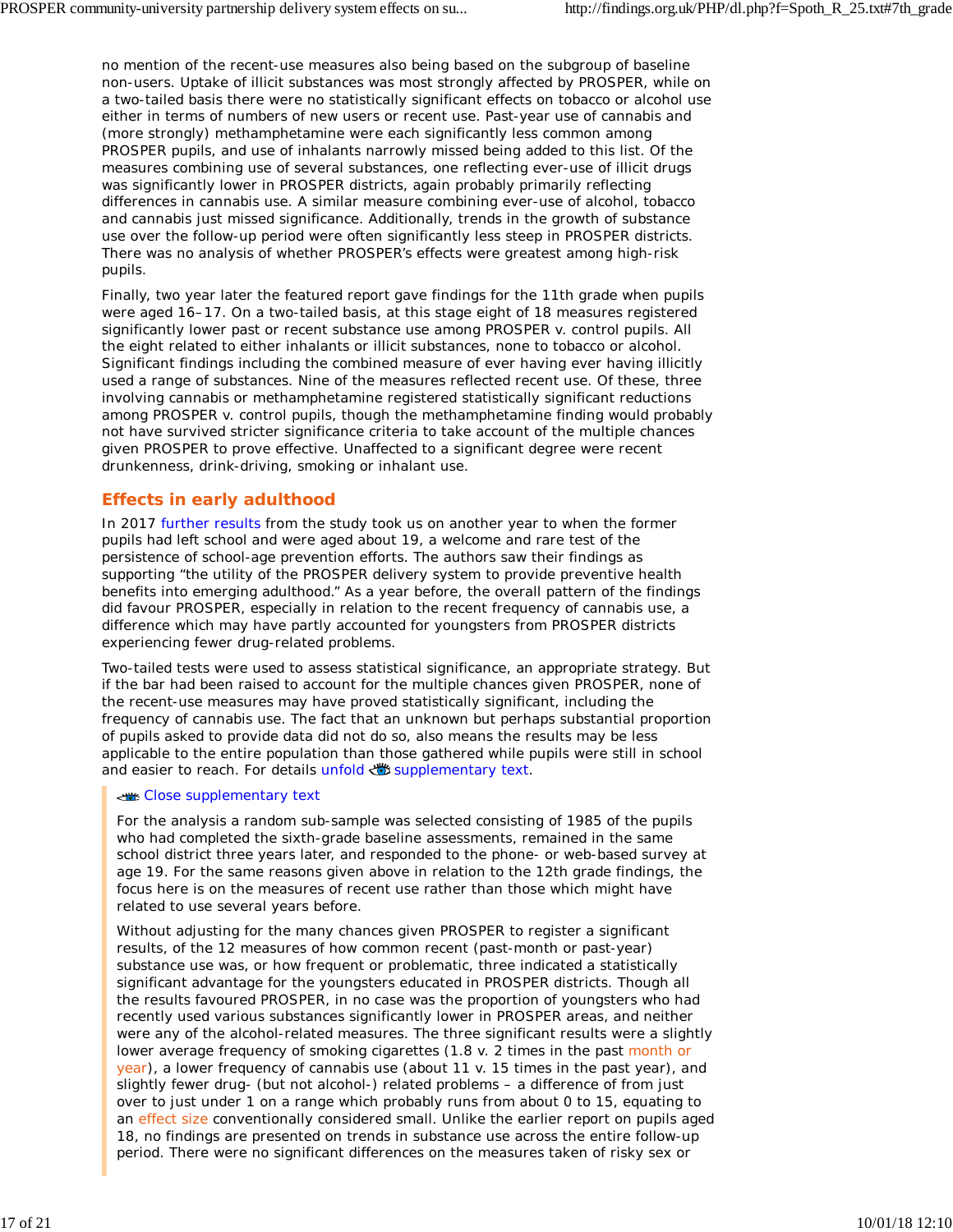recent antisocial and illegal behaviours.

An unplanned analysis also assessed how many youngsters had started to use the various substances after leaving school who had never previously used them. There were no statistically significant differences, but of the seven substance types assessed, for six (cocaine, ecstasy, methamphetamine, LSD, non-prescription narcotics, and non-prescription amphetamine) initiation rates were lower in PROSPER districts. The exception was cannabis, which a non-significantly higher proportion of PROSPERdistrict participants had started to use.

The explanation given for the cannabis finding is that for "gateway substances (eg, alcohol, cigarettes) … lifetime rates tend to approach ceiling levels that are eventually observed for both intervention and control groups". In other words, for these most commonly use substances, the expectation is that the proportion of users will even out as youngsters whose use was delayed by prevention initiatives 'catch up'. If this is the case, it means any effects in relation to the two substances of greatest public health concern – tobacco and alcohol – will dissipate, undermining the "potential public health benefit" expected from the PROSPER model.

A previous report on the trial had sought to justify not raising the bar for statistical significance by saying this would "have masked any interpretable patterns of findings across individual substance outcomes", but in this age-19 report, no such justification is offered. Instead readers are obliquely warned that with so many outcomes tested, some might have reached the conventional criterion for statistical significance purely by chance, but then left to take this into account themselves – an adjustment many practitioners will not appreciate the importance of nor be able to conduct. With 28 substance use measures reported, and probably others taken but not reported, arguably the bar should have been raised  $(\triangleright$  above) substantially. Had that been done, of the five measures in respect of which differences between PROSPER and control districts breached statistical significance, none of the recent-use measures may have survived as significant, and fewer relating to lifetime use.

As earlier, intervention effects seemed greater (but generally not significantly so) among pupils judged to have been at high risk at the start of the trial, though the criteria determining high risk changed from earlier reports to include not just early substance use, but also "conduct problems", an indicator of the relative poverty of the family, lower family cohesion, and living with only one or no biological parents. About 85% of the classification into low v. high risk would have remained the same had the earlier system been used. To improve the validity of the findings on the high-risk pupils, they were over-sampled, raising their proportion from 29% to 37% – in the process slightly biasing the overall sample in favour of PROSPER, since its effects were concentrated among the high-risk youngsters.

Reports at age 18 and age 19 included a total of 28 lifetime and recent-use measures of substance use, of which 17 seem to have been common to both ages. Several which were not shared make sense in terms of maturation and altered US priorities (in particular the recording at age 19 of misuse of prescription drugs and non-prescribed narcotics), but it is not clear why, for example, lifetime amphetamine and LSD misuse and the frequency of recent smoking and drinking were relevant at age 19, but not 18, nor why the extent of recent methamphetamine use was relevant at age 18, but not 19.

This variation in the gathering or reporting of outcomes has attracted criticism because it opens up the possibility that measures were selected which showed PROSPER in the best light, criticism which in turn received a rejoinder from the researchers, explaining that "since we were no longer limited to collecting data in one class period [this] allowed for a developmentally appropriate expansion of the measurement items".

There was probably considerable selectivity – not by the researchers, but by the participants – in the former pupils included in the analysis, creating doubt over whether the findings were an artefact of the kinds of youngsters who could be contacted and who responded versus those who did not. The sample of 1985 young people followed up at age 19 were drawn from the 10,849 who completed pre-intervention baseline questionnaires, narrowed down to the 7734 also in the same districts three years later, meaning that about 1 in 4 of the eligible population was sampled. What proportion of the approached youngsters did not complete the survey is not recorded, but it was likely to be high. The eligible population was divided into different sectors before being sampled, and the former pupils recruited to the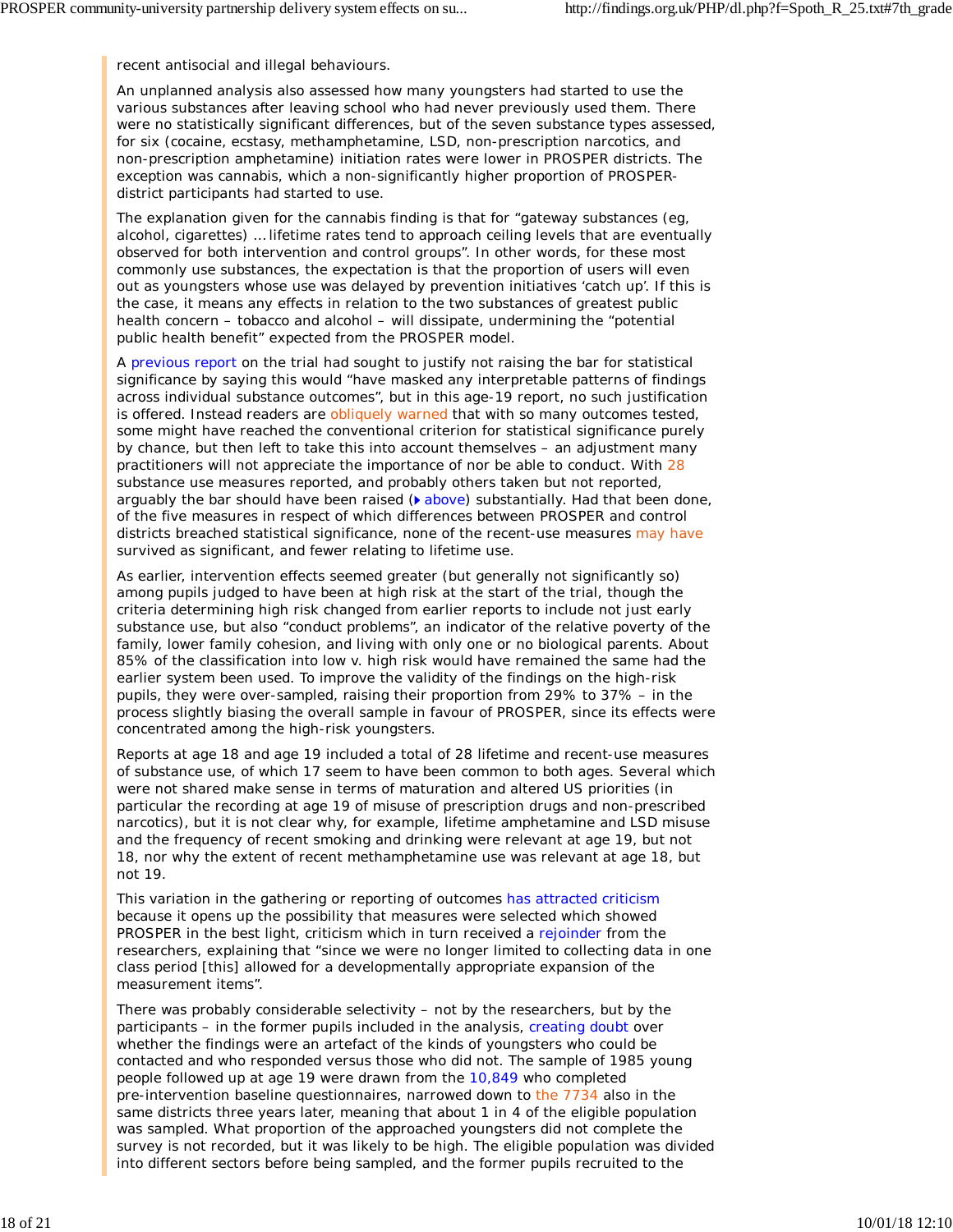follow-up until the required number was reached for that sector. In a few cases all the potential participants were tried without reaching the required number, suggesting that refusal/no-contact rates could have been very high, perhaps 3 in 4. This impression seems confirmed by the considerable variability in the proportion of pupils recruited in different districts, ranging from about 16% to 54%. It is not known how representative the respondents were of the total population being sampled.

#### Close supplementary text

For the first time the age-19 report alluded to the "primary substance misuse outcomes targeted by PROSPER". Among them were those for which "evidence for positive intervention effects was most pronounced". It seems that these primary outcomes related mainly to illegal drug use and non-prescribed use of opioid painkillers - six measures of which five were reported to be significantly lower among participants from PROSPER districts. With no evidence that these were specified as primary in advance of this analysis, nor any hints from previous years that they were the most important, the possibility cannot be ruled out that they were selected at least partly because they provided the most convincing evidence. It seems surprising that the frequency of relatively serious events like drunkenness and drink-driving were not among the selection.

### **Was the intervention menu evidence-based?**

Studies of ingredients of PROSPER's intervention menu outside the context of the PROSPER delivery system have registered some statistically significant preventive effects, but overall do not offer strong support for their consistent success, either delivered on their own or in combination.

Most relevant was an earlier trial from the same research team of the combination of programmes (Life Skills Training and the Strengthening Families Program) which on one measure at least was judged the most effective in the featured trial. It was conducted in the same type of communities as those recruited to PROSPER. Had the more appropriate two-tailed tests been used, at the 12th grade follow-up it seems that only the initiation of cannabis smoking, and a measure combining this with initiation of drinking and tobacco smoking, would have been significantly lower after the combined programme. Analyses for current use over the past month and other more serious patterns of substance use produced no significant results favouring the interventions. It seems unlikely that the cannabis use finding would have survived an adjustment for the multiple chances given the interventions to prove significant.

The same study also tested Life Skills Training on its own, the programme chosen by four of the PROSPER teams as their school-based programme. As in other trials of this extensive curriculum, long-term effects were most convincing in respect of smoking. For cannabis they were only partially significant and not at all for alcohol. Unfold the supplementary text for more on this trial and other studies of the family programme and school-based programmes used in the featured trial.

#### Close supplementary text

**Life Skills Training and the Strengthening Families Program** Earlier apparently positive findings from a trial of the combination of Life Skills Training and the Strengthening Families Program derived from inappropriate one-tailed tests, and in one paper from the highly irregular practice of not using the baseline measures as the baseline for assessing change, but measures taken after the initial phases of the interventions had been completed. This unusual practice was seen as "clearly indicative of the presence of a flexible approach to data analysis" – or, in plainer language, being prepared to move the goalposts to obtain significant results. Overall, the results from this trial fall short of a convincing demonstration of the combined programme's public health potential.

**Life Skills Training** The same study also tested Life Skills Training on its own, the programme chosen by four of the PROSPER teams as their school-based programme. As in other trials of this extensive curriculum, long-term effects were most convincing in respect of smoking. For cannabis they were only partially significant and not at all for alcohol. Overall the evidence does not indicate that Life Skills Training *will* prevent substance use, only that rather patchily it has sometimes done so, most consistently in respect of the substance for which it was first developed – tobacco. Even then, the shifting criteria for success used in the different studies leaves a question over whether had consistent measures been used, the findings would have been as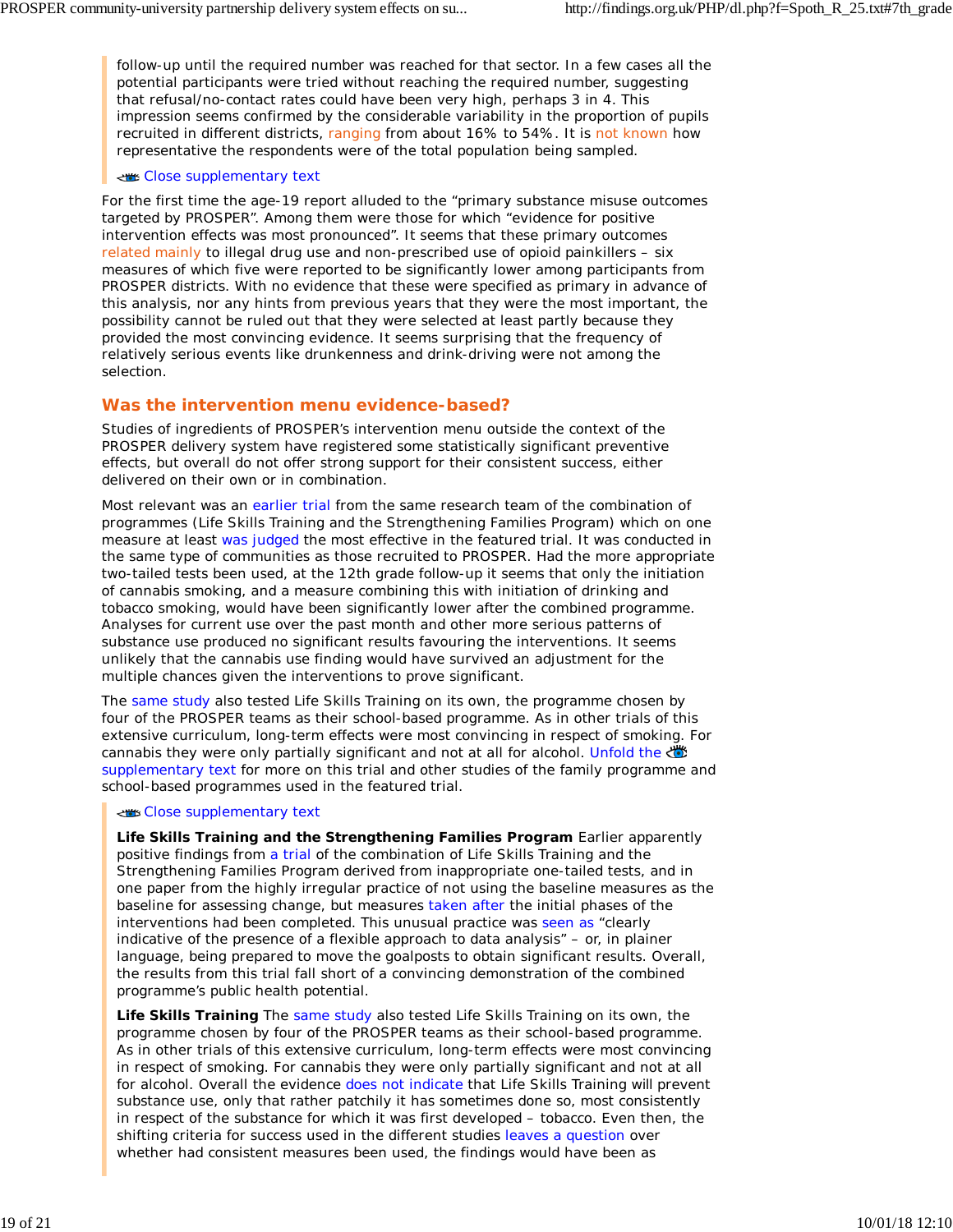consistently positive. Few significant long-term effects have been documented.

**Strengthening Families Program** Across all studies, the version of the Strengthening Families Program used in the featured trial has generally produced non-significant impacts on substance use when these impacts have been assessed in trials not conducted by researchers who developed the intervention, or when all the trials have been closely scrutinised by an independent expert. The registry of prevention projects hosted by the European Monitoring Centre for Drugs and Drug Addiction delivered an "Avoid" verdict on the programme based on negative or inconclusive findings from European trials.

Among the European trials was one in Cardiff in Wales, which by June 2012 had recruited 715 families comprising those with and without "challenges" such as children not attending school or suffering from attention deficit disorder, low literacy or learning difficulties. Families were randomly allocated to normal support alone or supplemented by Strengthening Families. The primary yardsticks of success were the frequency of drinking and drunkenness among the children two years after baseline measures. Overall, no benefits were found, though there was a "Consistent pattern of benefit for families with challenges but poorer outcomes for general population."

Possibly a lack of positive European evidence is due to few studies, to the adaptations made to the programme, and the lack of longer term follow-ups – though in US studies, effects have been evident within one and two years, as they were in the PROSPER evaluation ▶ above. Possibly too, European studies did not find the programme effective due to a cultural specificity to the US context, or because its apparent effectiveness in US studies were due to methodological shortcomings or the researcher allegiance effect.

The most positive results emerged from the first of the US studies. Impressive as they were and apparent across cannabis, smoking and drinking, they derived from analyses based on just over a third of the families invited to join the study, the ones prepared or able to participate and whose children completed the follow-up assessment. Reports on studies led by the researcher who also led the project which developed the intervention have raised concerns "about flexible data analysis, multiplicity of outcomes and selective reporting of results". The recommendation was that future evaluation plans "should be described in detail in a clinical trials registry and published study protocol. These should include specification of the primary and secondary outcome variables and exactly how these will be measured and entered into data analyses."

For a taste of the debate on methodology readers can consult the commentaries and replies (1 2 3 4) associated with a report on two studies including the Strengthening Families Program among their interventions.

**Family-based preventive programmes** Referring not just to the Strengthening Families Program but other family-based preventive programmes, analysts for the Cochrane Collaboration argued that the positive findings were unlikely to be chance occurrences, but also judged it plausible that they reflected a "prevailing bias" embodied in very small effects, poor design or conduct of studies, multiple outcomes, and few independent replications.

**Project ALERT** Project ALERT, chosen for their schools by four of the 14 PROSPER teams, has not proved itself in evaluations conducted by research teams not led by the programme's developer, and therefore with less of an interest in proving it successful. The studies done by its developers found little evidence of statistically or practically significant long-term preventive effects, and some of these emerged from trials which reported so many measures that some significant outcomes were only to be expected  $(1 2)$ .

#### Close supplementary text

*Thanks for their comments on this entry in draft to research author Richard Spoth of Iowa State University in the USA and his colleagues, Dennis Gorman of the Texas A&M University System in the USA, and David Foxcroft of Oxford Brookes University in England. Comments from research author Professor Spoth and colleagues are available on his university's web site. Some of the comments have been incorporated in the Summary and Commentary above, but there remain differences of opinion. Commentators bear no responsibility for the text including the interpretations and any remaining errors.*

Last revised 10 January 2018. First uploaded 29 August 2017

Comment/query to editor

Give us your feedback on the site (one-minute survey)